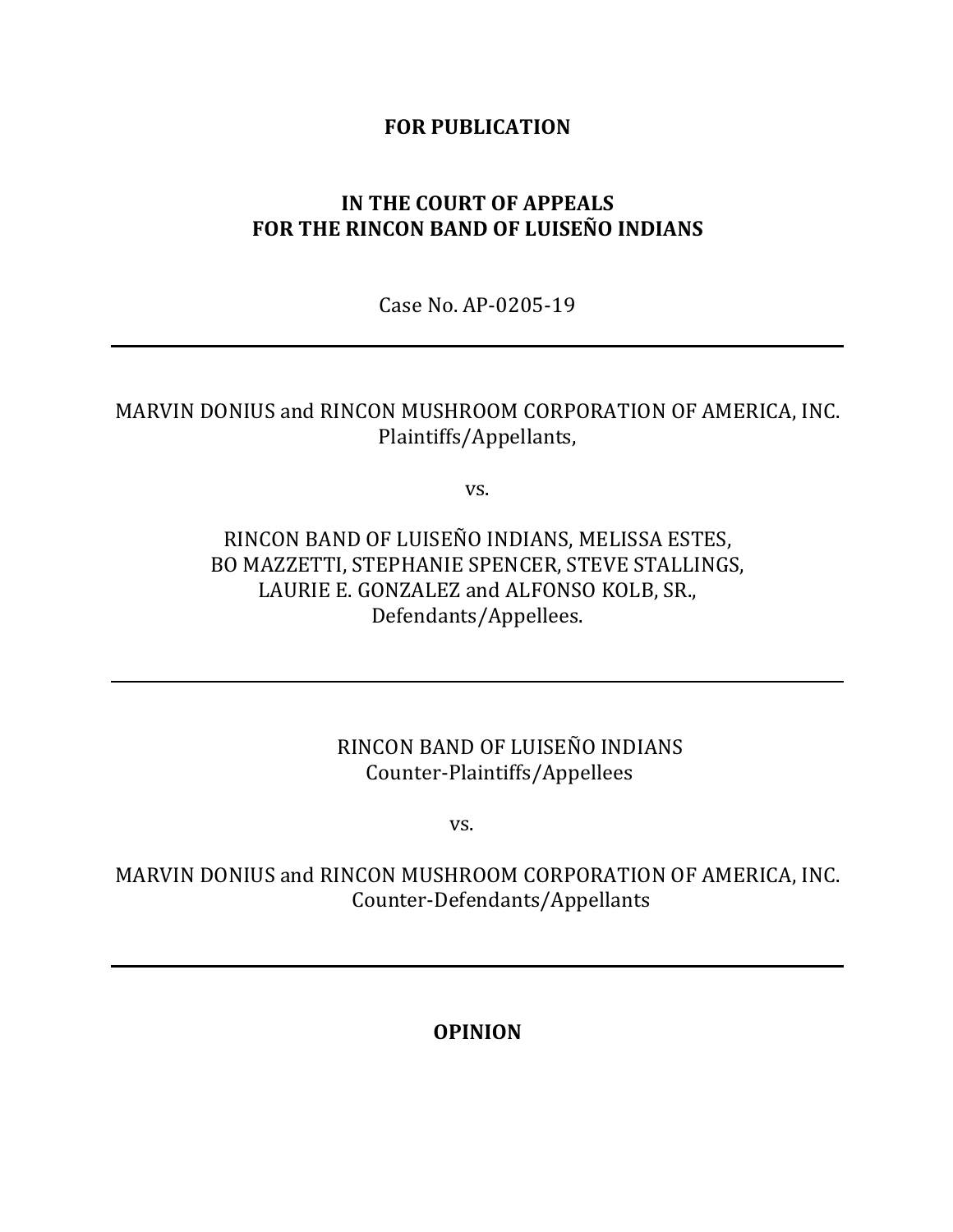## Appeals from the Rincon Trial Court **Intertribal Court of Southern California 1C5C In CVR-2019-0002**

## **Argued and Submitted January 23, 2020 Pala, California**

**Filed April 2, 2020**

### **Counsel:**

### **Attorney for Appellants**

Manuel Corrales, Jr. Gilleon Law Firm 17140 Bernardo Center Drive, Ste. 358 San Diego, CA 92128

### **Attorneys for Appellees**

**Scott Crowell** Crowell Law Office-Tribal Advocacy Group 1487 W. State Route 89A, Ste. 8 Sedona, AZ 86336

> Denise Turner-Walsh Attorney General Rincon Band of Luiseno Indians P.O. Box 1425 Pauma Valley, CA 92061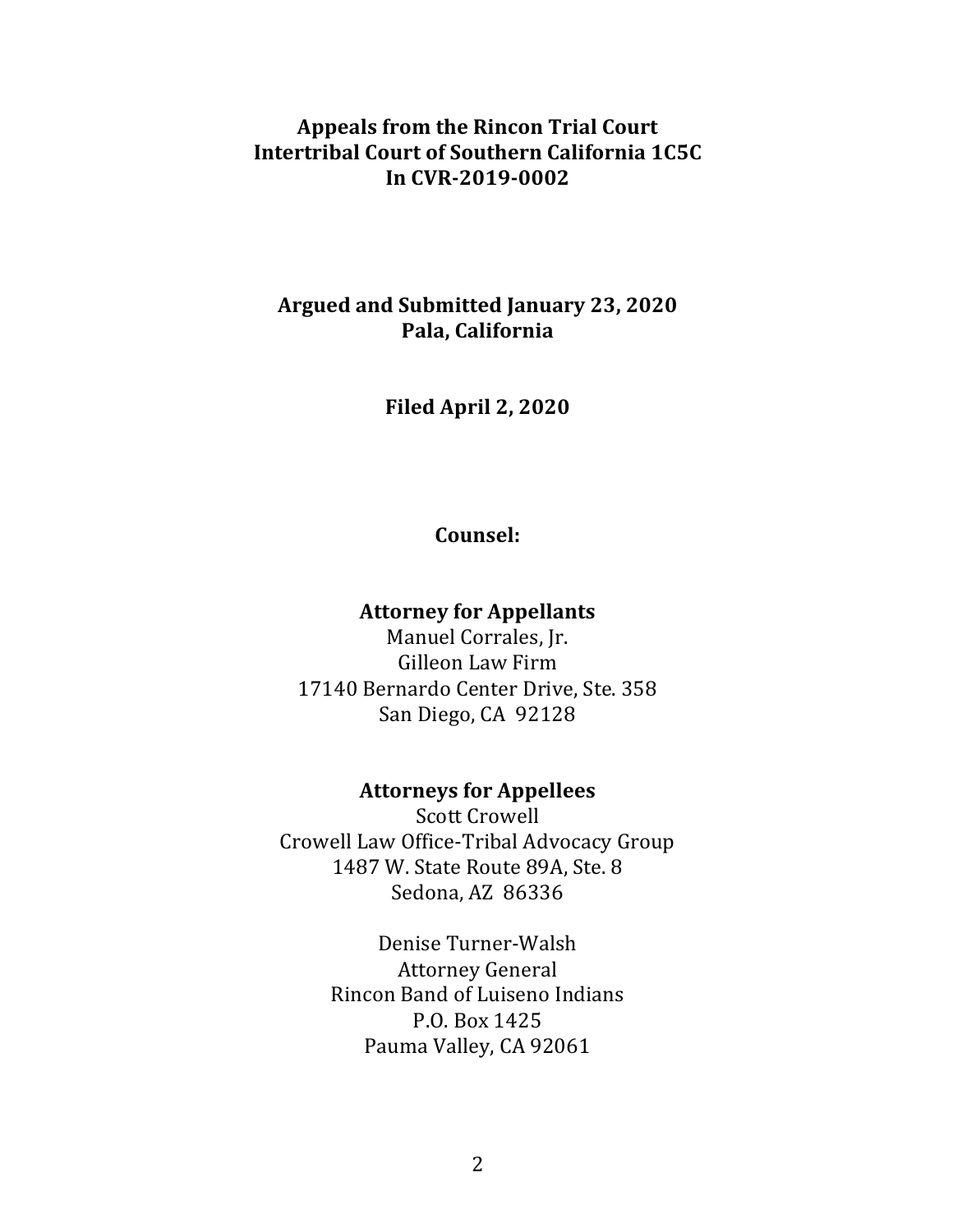## **Before: James Ware, Matthew Fletcher and Arthur Gajarsa, Appellate Judges**

#### **Opinion of the Court filed by Judge Ware**

#### **I. INTRODUCTION**

This case arises out of a dispute between Appellants, Rincon Mushroom Corporation, Inc., and Marvin Donius (collectively, "RMCA/Donius") and Appellees, the Rincon Band of Luiseño Indians, (the "Tribe") and members of the Tribe's Business Committee. The Tribe is a federally recognized Indian tribe under the Mission Indian Relief Act of 1891 pursuant to which it is the beneficial owner of a reservation in northern San Diego county in California. Marvin Donius is a non-Indian who owns approximately five acres of land in fee simple within the geographic boundaries of the Tribe's reservation. Rincon Mushroom Corporation operated a business on the land and now holds a promissory note from Donius that is secured by an interest in the land. United States law allows an Indian tribe to regulate conduct on fee land if that conduct harms or threatens to harm the health and welfare of the tribe.

Based on events and conditions on the subject property that the Tribe concluded affected the health and welfare of the Tribe, the Tribe sought to enforce its Environmental Enforcement Ordinance against RMCA/Donius in

3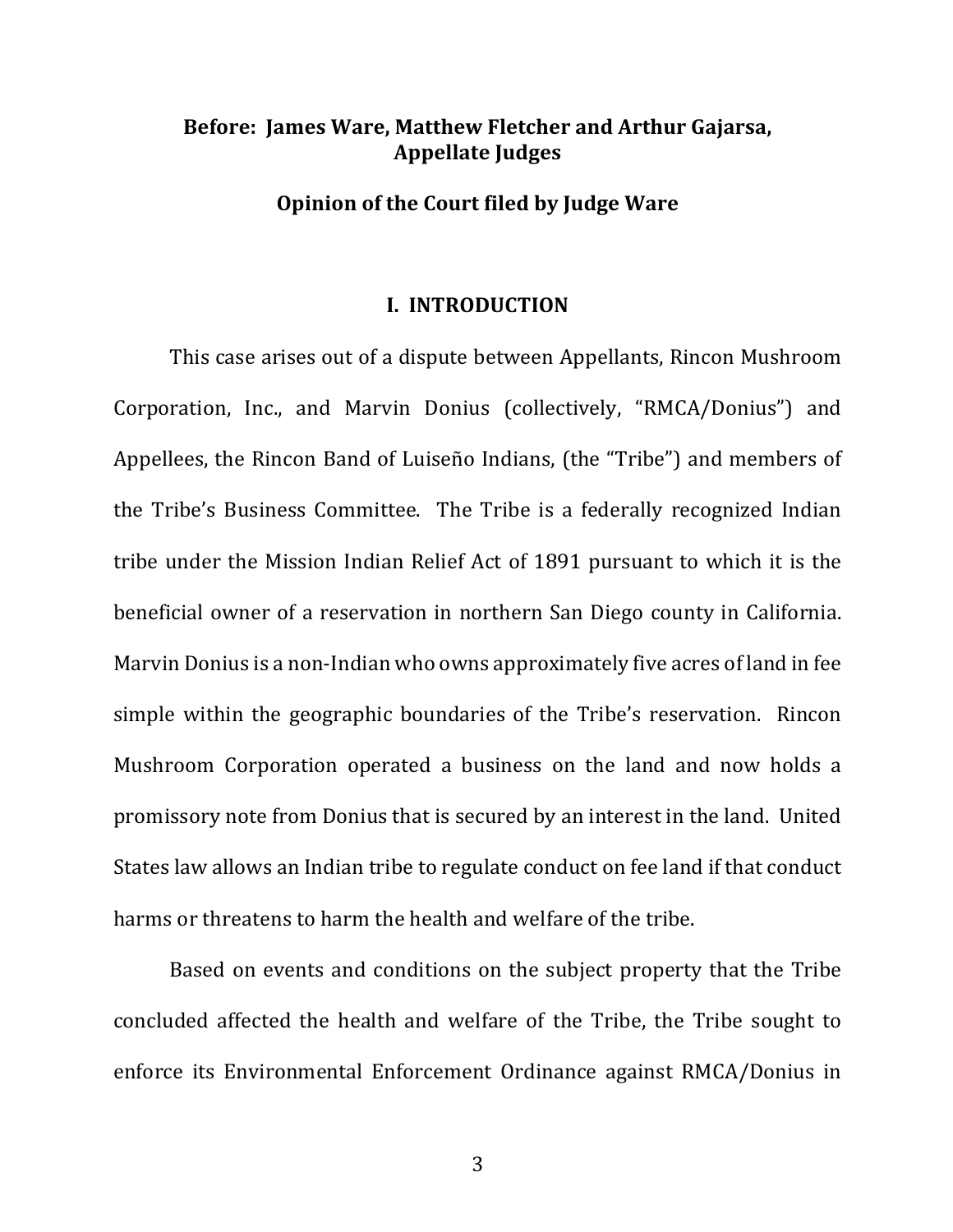tribal court. In response, RMCA/Donius filed an action in the United States District Court for the Southern District of California seeking a declaration that, as a fee owner, the Tribe had no jurisdiction over his land-based activities and sought to permanently enjoin the Tribe from interfering with him. Under the comity doctrine, the federal court stayed the action and ordered RMCA/Donius to first exhaust its remedies before the tribal court. In proceedings before it, the tribal trial court ruled that the Tribe had proved that RMCA/Donius were engaged in conduct on their land that threatened the health and welfare of the Tribe. The tribal court granted injunctive relief in favor of the Tribe against RMCA/Donius.

With the judgment below being final, RMCA/Donius appeal the tribal trial court's decision. The question on appeal before this Court is whether under applicable law, the Tribe possesses authority to enforce its environmental ordinance against RMCA/Donius. Based on the briefings submitted to date and oral argument before this Court, we now affirm in-part and reverse-in part the decision of the trial court. This Court determines that while the trial court's findings are correct, the relief granted, however, is overbroad and must become focused on the issues to be resolved; we therefore vacate the judgment granting injunctive relief and remand the issue of relief to the trial court for further consideration consistent with this Opinion.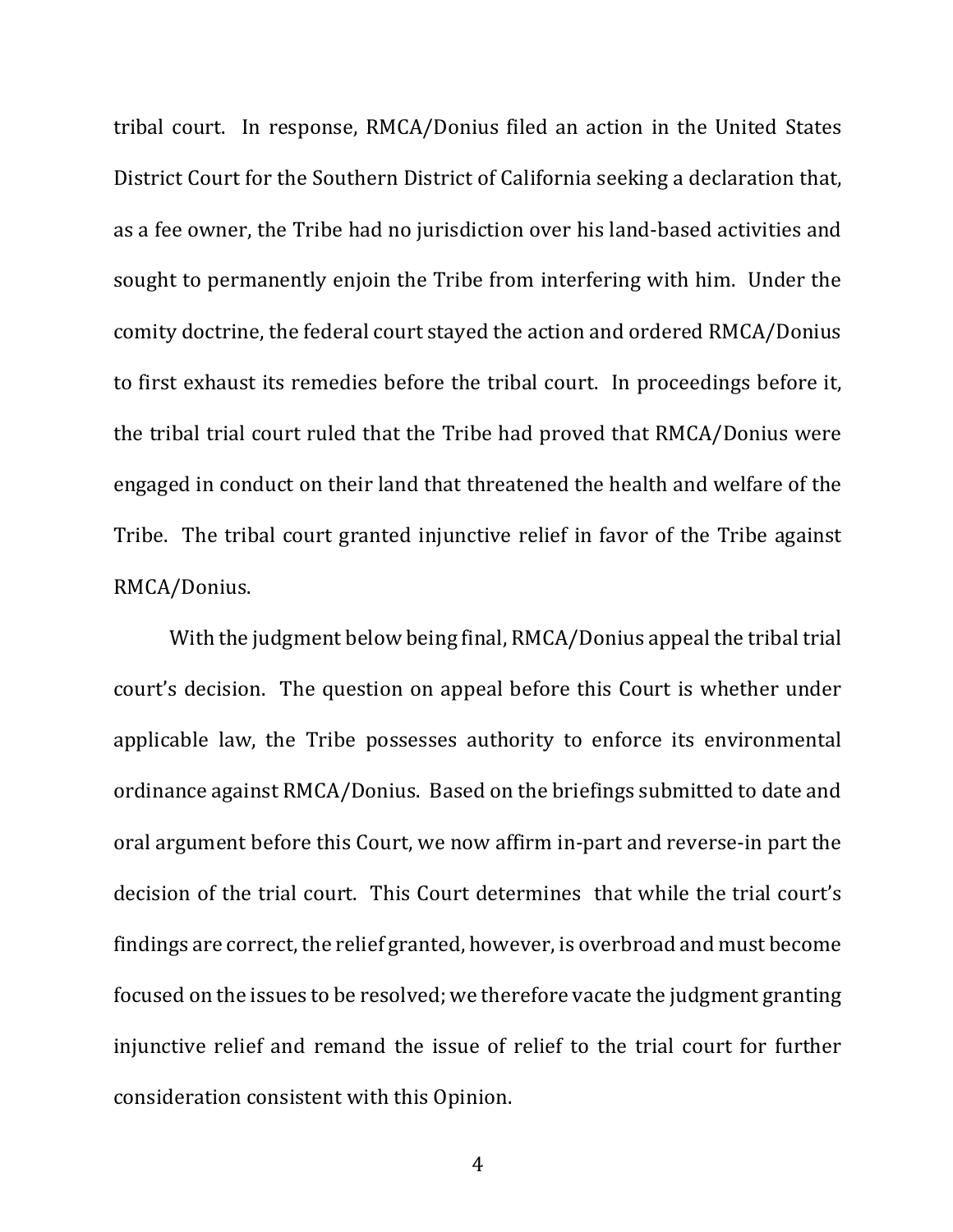#### **II. FACTUAL AND PROCEDURAL BACKGROUND**

The Rincon Reservation is approximately 4,026 acres in northern San Diego county. A casino and resort are the principal sources of revenue for the Tribe. The Tribe seeks to regulate development on real property within the Reservation through codes and ordinances, the earliest relevant code and ordinance having been enacted in 2007.

The RMCA/Donius property is approximately 5 acres within the geographic boundaries of the Rincon Reservation and is located directly across a highway from the Tribe's casino and resort. For years, RMCA/Donius and predecessor companies had conducted activities that include the following: "operating (i) a mushroom farm and other agricultural enterprises; (ii) a wooden pallet manufacturing facility; (iii) a fuel depot; (iv) a trucking company; (v) an auto storage facility; (vi) a junk yard; and (vii) other undisclosed 'small activities."" (Appellees' Response Brief at 7.)

Tribal groundwater wells underneath both properties are the source of drinking water for both properties. The groundwater from these wells is limited in quantity and is susceptible to contamination from surface runoff due to the porous soils and shallow depth of the groundwater supply. Surface runoff is the primary source of recharge to the alluvial aquifer that supplies the Tribe's groundwater.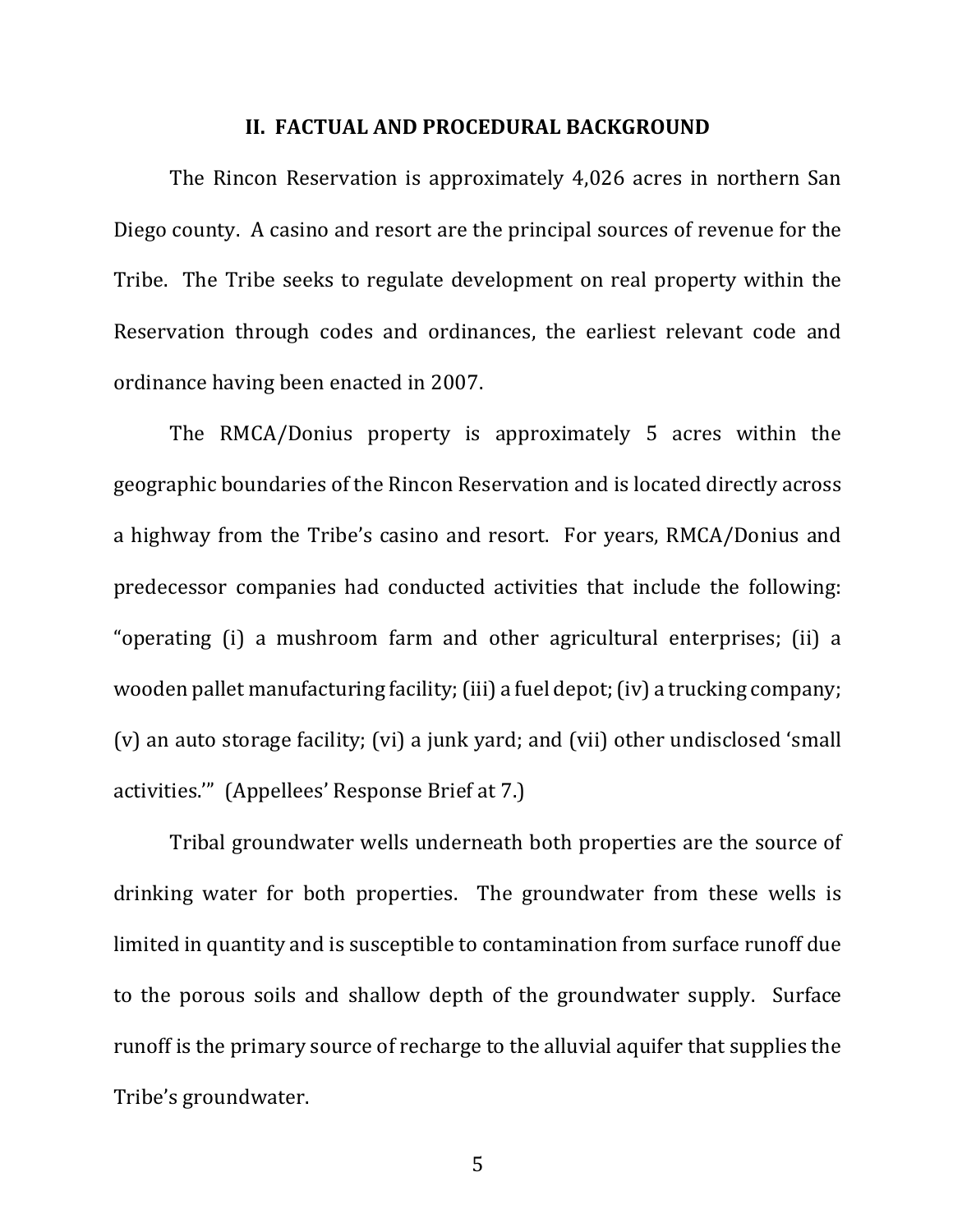In 2005, Tribal officials became concerned about wastewater disposal on the RMCA/Donius property. They requested an inspection of the property by the U.S. Environmental Protection Agency. (Trial Exh. 102.) The inspection revealed potentially contaminating activities: improper storage of waste oil, undocumented materials in a truck repair area and injection wells used for sewage. Additional testing and monitoring were recommended to determine the seriousness of the potential for contamination.<sup>1</sup> The inspection disclosed a plume of contamination originating from the RMCA/Donius property. In 2007,

The site should be reinspected for compliance with applicable housing and hazardous materials regulations. (Trial Exh.  $102$  at 3.)

<sup>&</sup>lt;sup>1</sup> The EPA report stated:

The drinking water supply for the Tribe should be protected by requiring backflow prevention  $\ldots$  from the hose supplying water to the site.

If the drinking water well on the site is no longer functioning, its cause of failure should be documented and the well properly destroyed, so that the well bore does not transmit surface contaminants to underground sources of drinking water. If this is the case, a more permanent source of drinking waste for the site should be obtained, either a new well or a legal hookup to the Tribal public water system.

Ground Water/Wastewater concerns: EPA will notify business owner of their obligation to Inventory their (4) injection wells, and will include compliance assistance information with that correspondence. EPA will provide best management practice guidelines for the storage of motor vehicle fluids to the facility owner. This will include general RCRA compliance assistance.

EPA will recommend that in the course of determining septic system location, capacity and design, that the Tribe be provided with advance notice of the pumping state so that they can be present to evaluate the condition of the injection well(s). EPA recommends that the Tribe contact RCAC as well, to utilize RCAC's technical expertise in evaluating the condition of the wastewater system.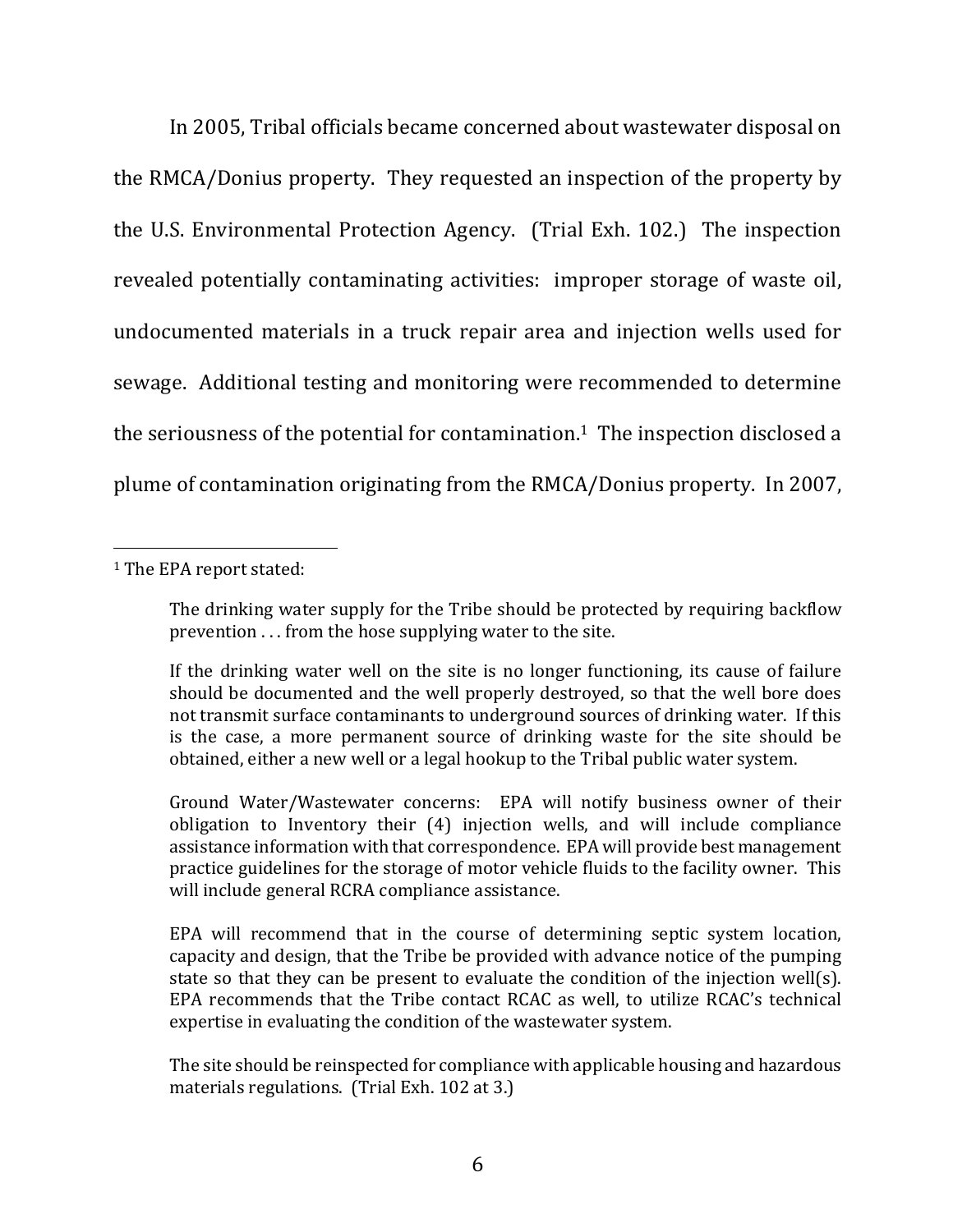a "preliminary aquifer vulnerability analysis" was conducted by Bikis Water Consultants ("BWC"). BWC identified "high risk zones" and "moderate risk zones" within the Reservation that might be susceptible to contamination.<sup>2</sup>

Later in 2007, a wildfire that swept across Southern California engulfed the RMCA/Donius property and destroyed the buildings on the property. The fire also damaged or destroyed cars and trailers that were stored on the property as well as oil drums and compressed gas tanks. A 3,000 gallon aboveground diesel storage tank on the property exploded during the fire. Although the Tribe's casino was not burned, the wildfire spread downwind to an area that threatened to involve the casino. Tribal officials believed that conditions on the RMCA/Donius property contributed significantly to the spread of the wildfire. RMCA/Donius did not restore or repair the fire damage to their property immediately. During the trial, RMCA/Donius' expert witness testified that there is a reasonable probability that during the 2007-2008 rainy season, metal contents from ash debris leached into the groundwater. (Tr. at 622.)

In 2008, RMCA/Donius resumed commercial activities on the property. Rincon tribal officials notified RMCA/Donius that because their property was within the Rincon Reservation and because they had repeatedly been notified

 $2$  (Trial Exh. 105.)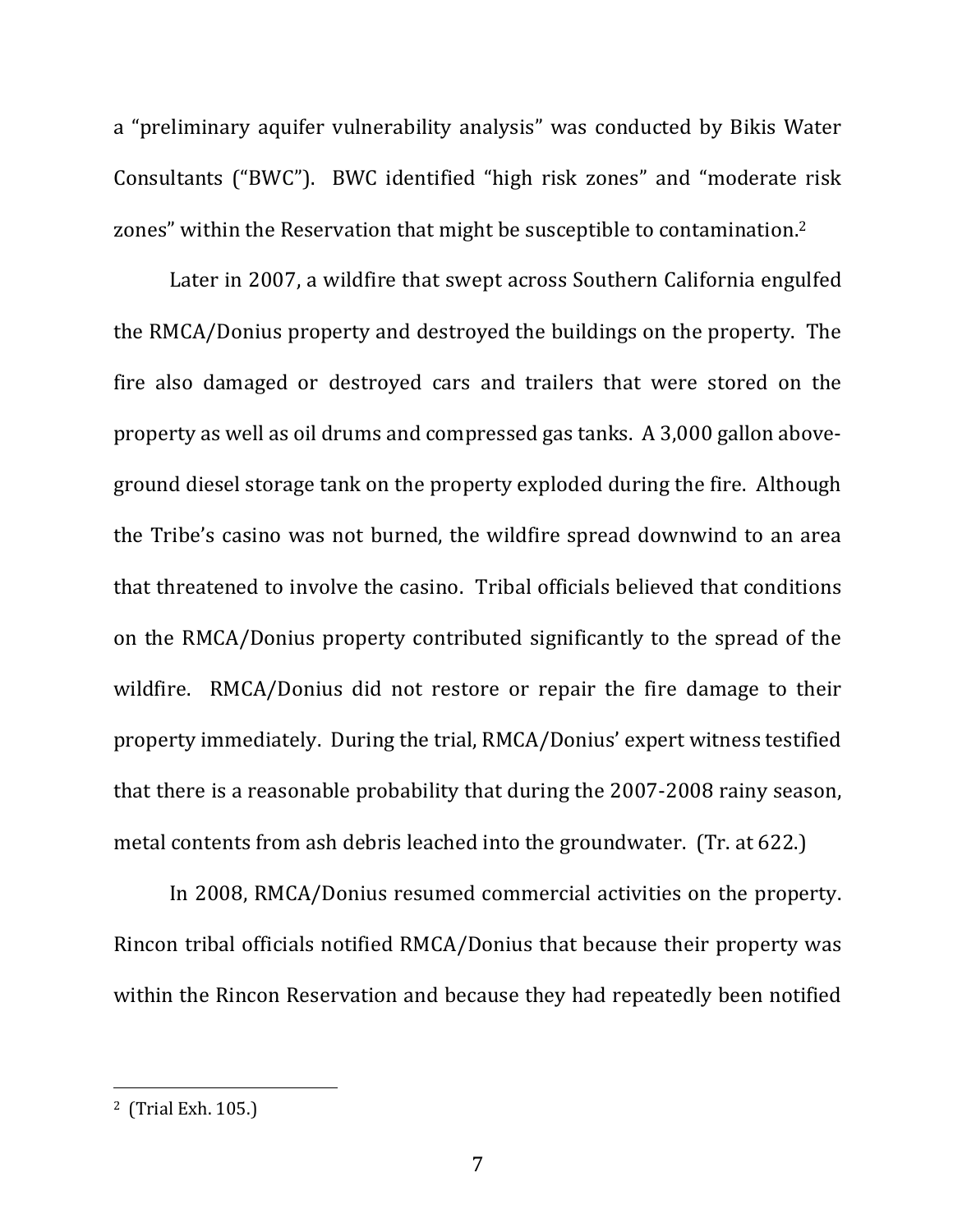of potentially hazardous and unsafe conditions on the property, Tribal land use jurisdiction was being asserted over their property; the tribal officials cited a June 11, 1989, version of the Tribe's land-use Ordinance. (Trial Exh. 112.) RMCA/Donius were given a time period to provide information about lessees and sub-lessees; water supply to the property; the septic system; wastewater disposal; above and below ground storage tanks, storage drums, and storm water runoff; injection wells; clean-up from the fire; and current and proposed activities on the property. (Id.) Tribal officials provided RMCA/Donius with photographs of a variety of contaminants and at least two conduits for contamination into the unconfined aquifer beneath the site. (Trial Exh. 114.)

An EPA "Pollution Report" dated on March 20, 2008, documented the state of the property at that time:

> EPA maintains an interest in coordinating oversight of a voluntary cleanup of this site with the Rincon Tribal authorities. The property owner and Rincon Mushroom Corporation have individually expressed their desire to cooperate with the EPA and address all site concerns. Failure to complete burn ash/debris removal and conduct an environmental assessment of identified areas of concern may result in an EPA removal program action. The overarching issue appears to be a lack of appropriate regulatory jurisdiction on this land. The site appears to be unregulated from the standpoint of basic fire codes, land use, building codes and other matters associated with municipal government. The issue is also relevant to oversight of property remediation and re $development.$  (Trial Exh. at 4.)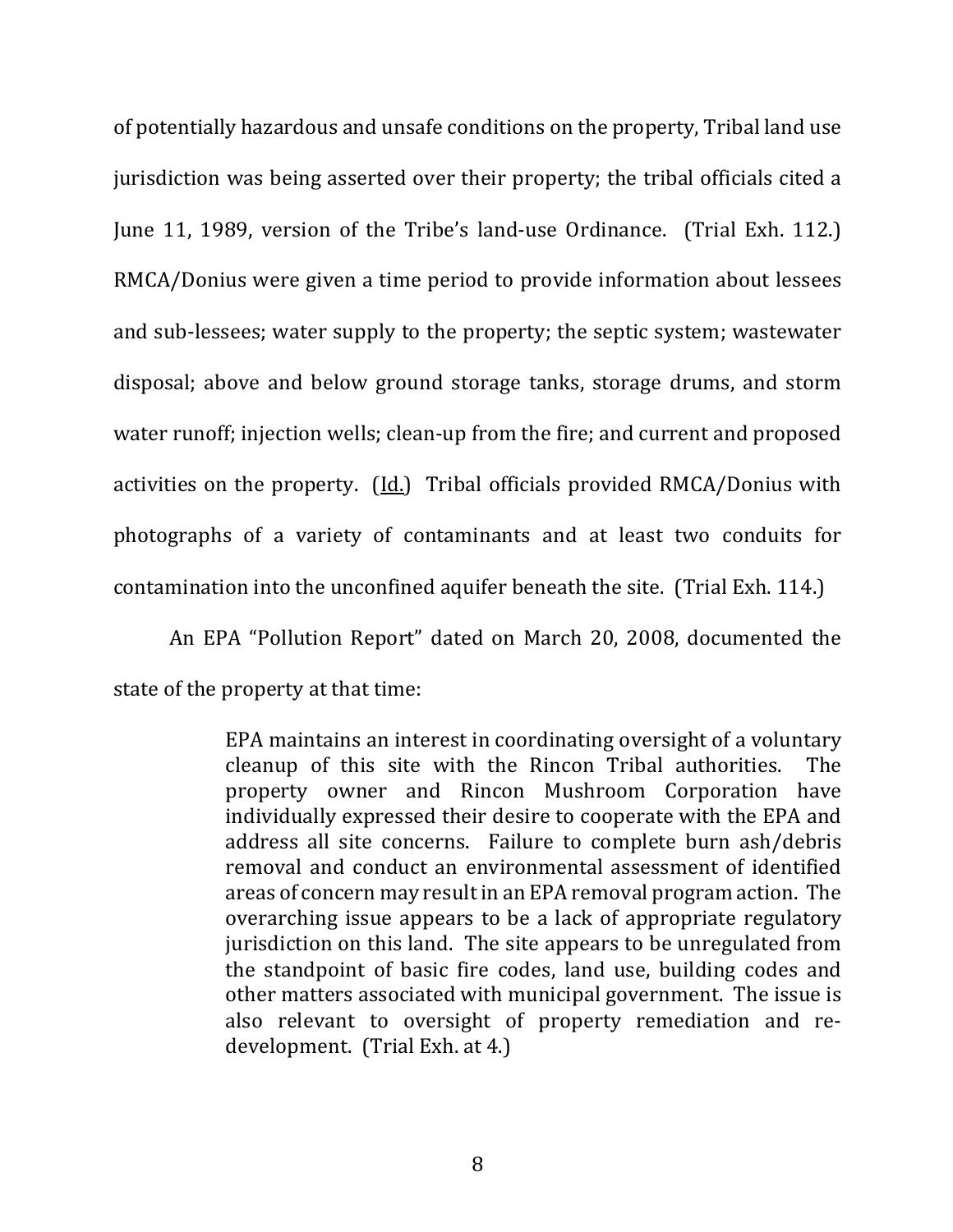In or around February 2009 two large wooden billboard signs were erected on the RMCA/Donius Property. The Tribe's Sign Ordinance as of February 1, 2009, provided, *inter alia*:

> [A]ll signs erected on the Rincon Reservation must receive Council approval before they are constructed/erected. All requests for Council approval must be submitted in writing to the Executive Assistant of the Tribal Council and must meet the criteria set forth in the Ordinance. $3^2$

RMCA/Donius refused to submit an application for the billboards. On April 17, 2009, the Tribe filed a complaint for violation of the Sign Ordinance in the tribal court against Donius and Mushroom Express, Inc., his then company, (the "Billboard Sign case").<sup>4</sup> The defendants filed a "Special Appearance" in which they objected to the subject matter and personal jurisdiction by the tribal court. The Tribe submitted a brief in support of jurisdiction, citing Montana v. United States,  $450$  U.S.  $544$ ,  $565$  (1981). (See Trial Exh. 12.) The trial judge found that the tribal court had both subject matter and personal jurisdiction over the defendants and ordered them to file an answer. When the defendants failed to do so, the tribal court entered a default judgment imposing a \$5,000 fine on the defendants and ordered them to correct the sign ordinance violation

 $3$  (See Rincon Brief in Support of Jurisdiction at 4.)

<sup>&</sup>lt;sup>4</sup> Rincon Band of Luiseno Indians v. Marvin Donius and Mushroom Express Inc., No. 02972009.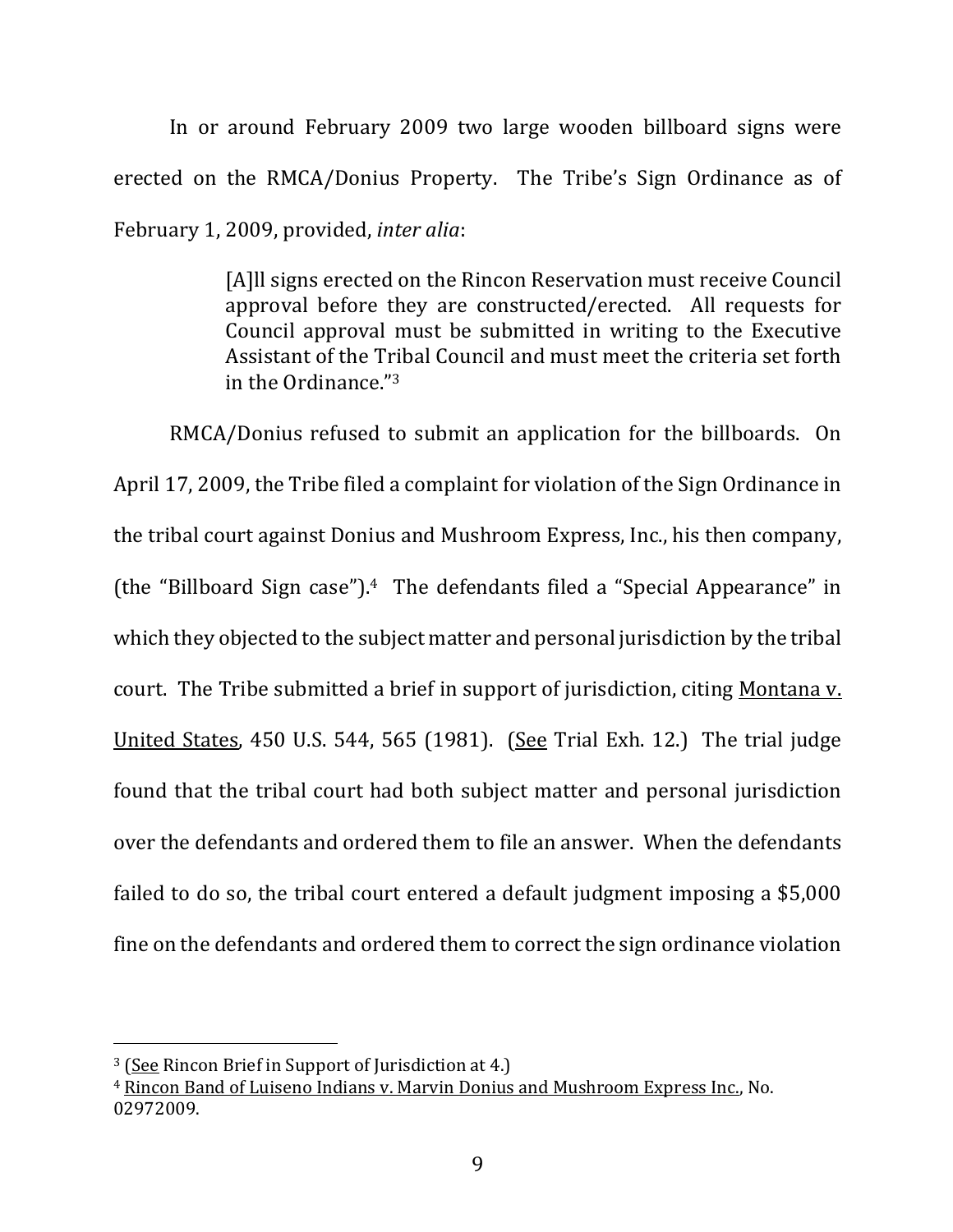within ten days. If defendants failed to follow timely the mandate of the court's order, the judgment authorized the Tribe to remove the billboards.<sup>5</sup>

The defendants did not appeal the default judgment in the Billboard Sign case. <sup>6</sup> In 2009, however, RMCA filed multiple civil complaints in the Superior Court of the State of California and in the United States District Court for the Southern District of California against the members of the Rincon Tribal Council in their individual and official capacities<sup>7</sup> and  $SDG&E^8$  (the "October 2009 civil actions"). RMCA collaterally attacked the default judgment by the tribal trial court and sought declaratory and injunctive relief preventing the Tribal Council from enforcing the Tribal ordinances against RMCA and the subject property. RMCA also alleged tort claims for interference with contracts and business relations and civil RICO causes of action. RMCA alleged that the Tribe had implemented a plan to force RMCA to sell the property to the Tribe by interfering with its efforts to have San Diego Gas & Electric re-energize the property, ordering a clean-up contractor to leave the property and by making false claims to various entities that the property was under the exclusive

<sup>&</sup>lt;sup>5</sup> In July 2009 Tribal representatives entered the RMCA/Donius property and removed the billboards. (Docket Item No. 28 at 4.)

 $6$  Because the Ordinance under which the default judgment was entered did not comply with the second Montana exception, we set aside the default judgment *nunc pro tunc*.

<sup>&</sup>lt;sup>7</sup> The defendants were Bo Mazzetti, John Gilbert Parada, Stephanie Spencer, Charlie Kolb, and Dick Watenpaugh.

<sup>&</sup>lt;sup>8</sup> RMCA v. Mazzetti, Case No. 09-CV-2330.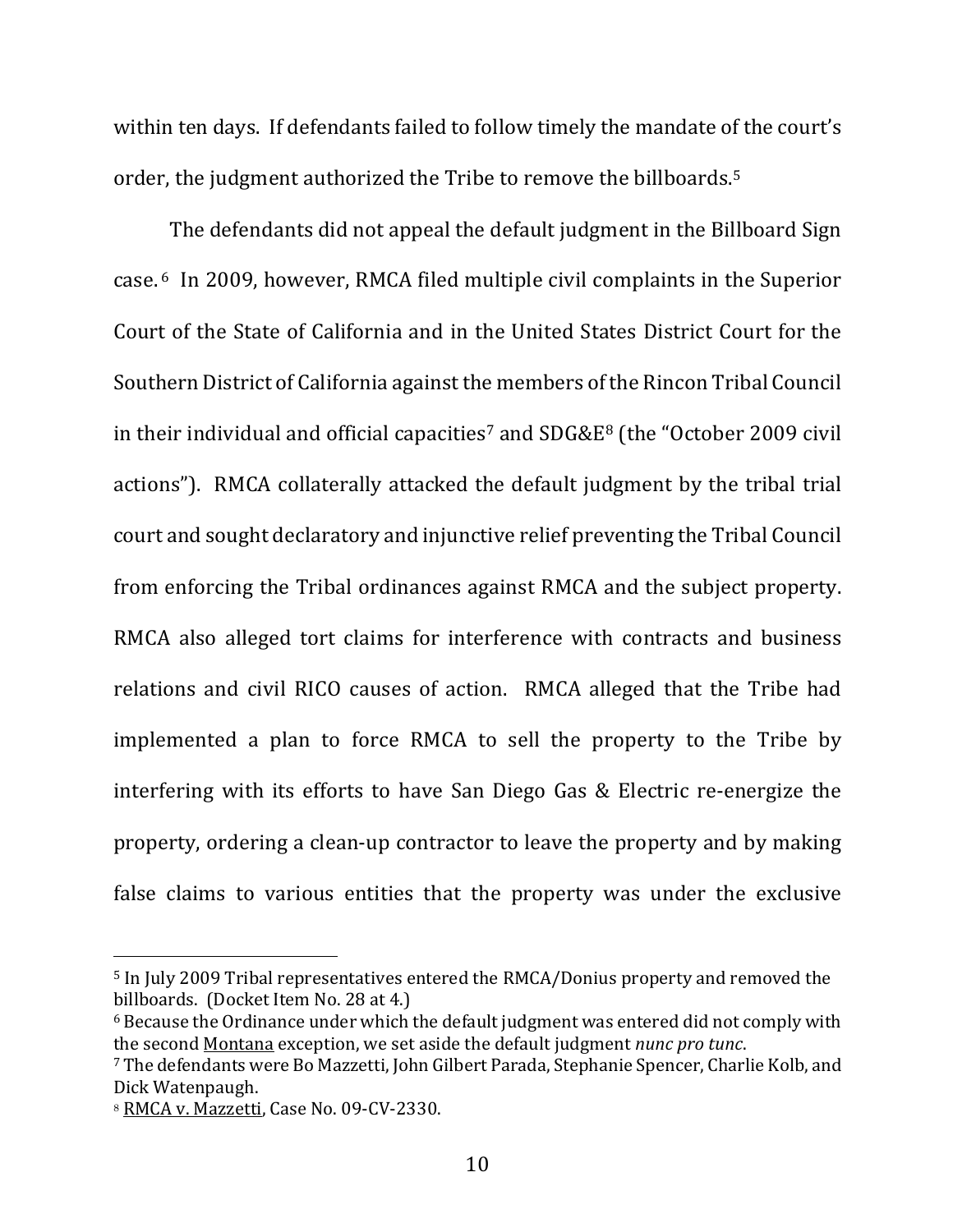jurisdiction of the Tribe. SDG&E filed a cross-claim against the Tribe. All of the state court actions were dismissed.

The Rincon Tribe moved to dismiss the two October 2009 federal civil actions on the ground, *inter alia*, that RMCA had not exhausted remedies before the Rincon tribal court. The district judge granted the motions to dismiss, ruling that under the doctrine of comity, the non-Indian plaintiffs had to exhaust tribal court remedies before seeking to have a federal court enjoin the tribal proceedings. RMCA appealed the dismissals to the Ninth Circuit.<sup>9</sup> The Ninth Circuit affirmed the district court's exhaustion order but instructed the lower court to stay the case pending exhaustion. The district court complied and the matters moved back to the tribal court for exhaustion.<sup>10</sup>

Coincidentally with the return of the cases to the tribal court, in 2014, the Tribe amended its Environmental Enforcement Ordinance by establishing

 $9$  (See 3:09-cv-2330, Docket Item No. 56.)

 $10$  The district court stayed the actions and directed the parties to proceed before the tribal court and to submit status reports on RMCA's exhaustion of remedies before the tribal court. On June 15, 2015, the parties submitted a joint status report informing the district court that on December 5, 2014, RMCA had submitted a proposed plan to the Rincon Environmental Department that sets forth the activity to be conducted on the property. On June 1, 2015, the Rincon Environmental Department had denied the request to approve the proposed plan, but had indicated that the submission of certain information and clarification could cause it to approve the proposed plan. Consequently the parties jointly requested the district court to further stay the proceedings pending review of additional information. Based on the joint status report, the district court administratively closed its case without prejudice to any party to move to reopen and without prejudice to resolution of any statute of limitations issue associated with the filing of the complaint.  $(See 3:09$ -cv-2330, Docket Item No. 82.)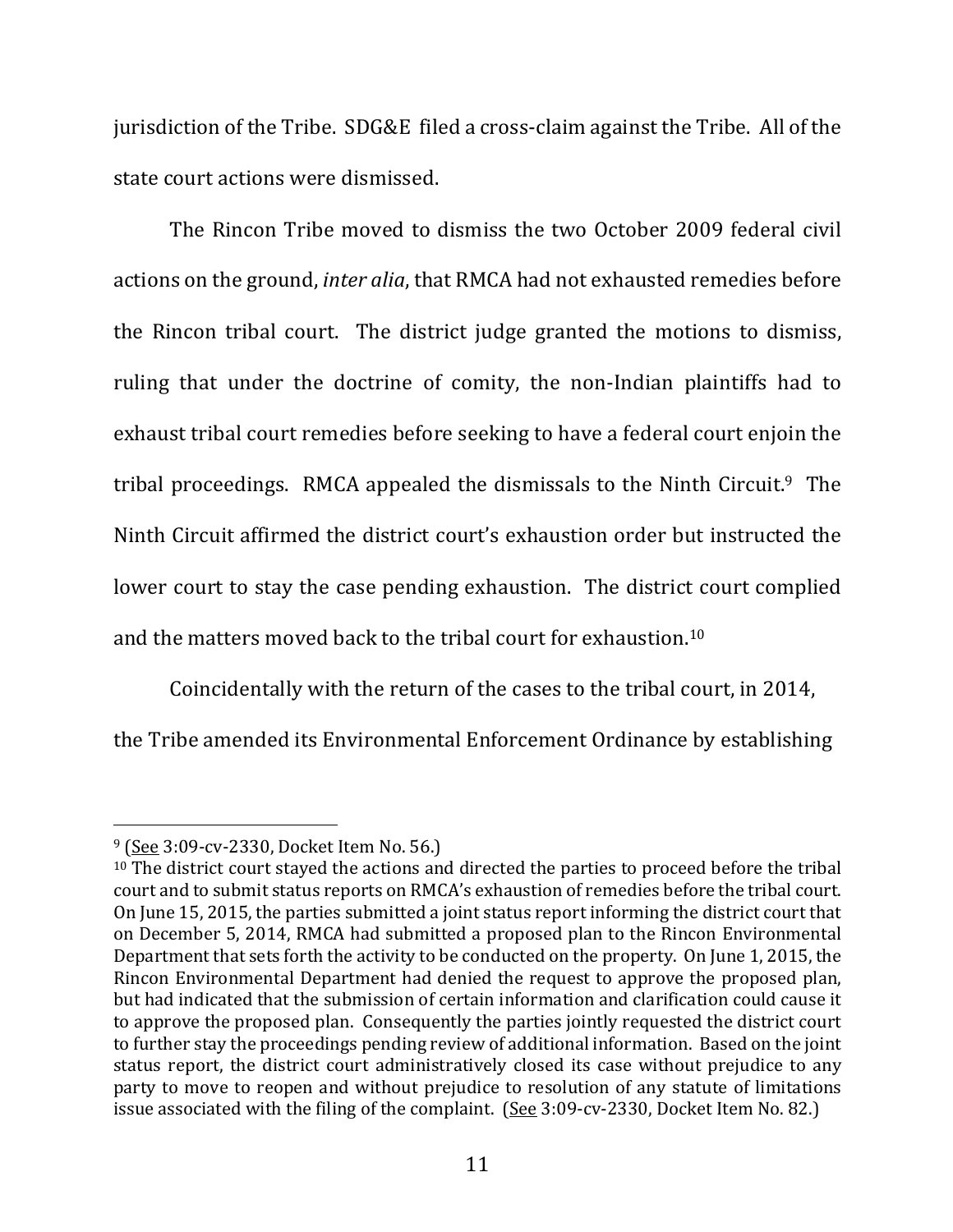"catastrophic consequences" as the standard for tribal jurisdiction to match language now being used by the Supreme Court's interpretations of the Montana case. See Plains Commerce Bank v. Long Family Land and Cattle Co., 554 U.S. 316, 341 (2008).

On August 25, 2015, RMCA/Donius filed a complaint in the tribal trial court that repeated the substance of their allegations in the October 2009 civil action<sup>11</sup> and the Tribe filed violation notices and a counterclaim reasserting jurisdiction under the amended Ordinance. The trial judge consolidated the two cases<sup>12</sup> and ordered a separate trial on the issue of tribal jurisdiction, followed by a second trial to decide remedies, if necessary. In an order dated May 18, 2017 ("Tribal 2017 Order"), the trial court held that based on the actions and inactions of RMCA/Donius, the Tribe had established that it possesses jurisdiction over the activities of RMCA/Donius. Phase two was not tried until 2019. On April 22, 2019, the trial court issued judgment in favor of the Tribe and also granted several forms of relief to the Tribe, including injunctive relief. RMCA/Donius timely appeal from the 2017 Order and 2019 Judgment.

 $11$  (Docket Item No. 69-71.)

 $12$  On November 10, 2015, in the Tribal Court, the Rincon Tribe granted a motion to consolidate federal civil action Nos. 09-CV-2330 and 10-CV-0591 for purposes of further proceedings.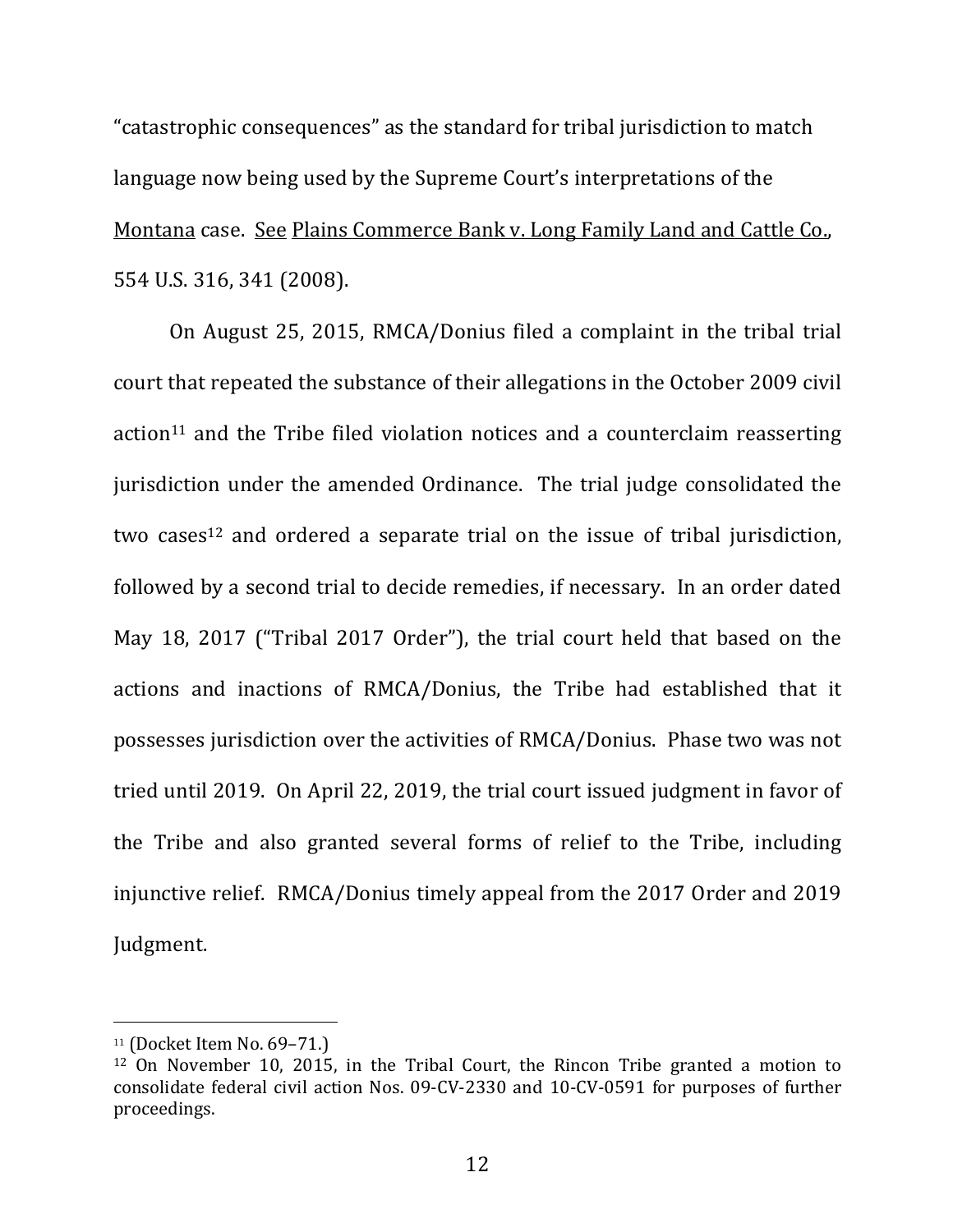### **III. APPELLATE JURISDICTION**

This Court's jurisdiction to hear this matter is derived from the Articles of Association of the Rincon Band and from referral of the case by the federal district court for exhaustion under the doctrine of comity.<sup>13</sup>

### **IV. STANDARDS OF REVIEW**

As an appellate court, we defer to the findings of fact of the trial court. We will not reverse or vacate those findings of fact unless the trial court committed clear error. As to questions of law, however, we apply the *de novo* standard of review. Grand Canyon Skywalk Dev., LLC v. 'Sa' Nyu Wa, Inc., 715 F.3d 1196 (9th Cir. 2013).

 $13$  The Rincon Band of Luiseño Indians is organized pursuant to Articles of Association approved by the Commissioner of Indian Affairs on March 15, 1960. Section 1 of the Articles establishes that the Rincon Tribal Business Committee (called the "Council") governs the Rincon Band and that the Council "shall have jurisdiction over the lands within the boundaries of the Rincon Reservation (the "Reservation")." Pursuant to Rincon Tribal Ordinance 3.800." The Council created this Court of Appeals and promulgated Rules and Procedures Appellate:

Any party aggrieved by any final order, or judgment of the Rincon Trial Court may appeal such order, or judgment to the Rincon Court of Appeals by filing a notice of appeal with the Rincon Trial Court within fifteen (15) days after such order or judgment has been entered. Rincon App. Ct. Rules & Proc. §3.812.

Under the doctrine of comity, the district court required RMCA/Donius to exhaust tribal court remedies. At a minimum, exhaustion of tribal court remedies means that tribal appellate courts must have the opportunity to review the determinations of the lower tribal courts. See Iowa Mut. Ins. Co. v. LaPlante, 480 U.S. 9, 16-17 (1987).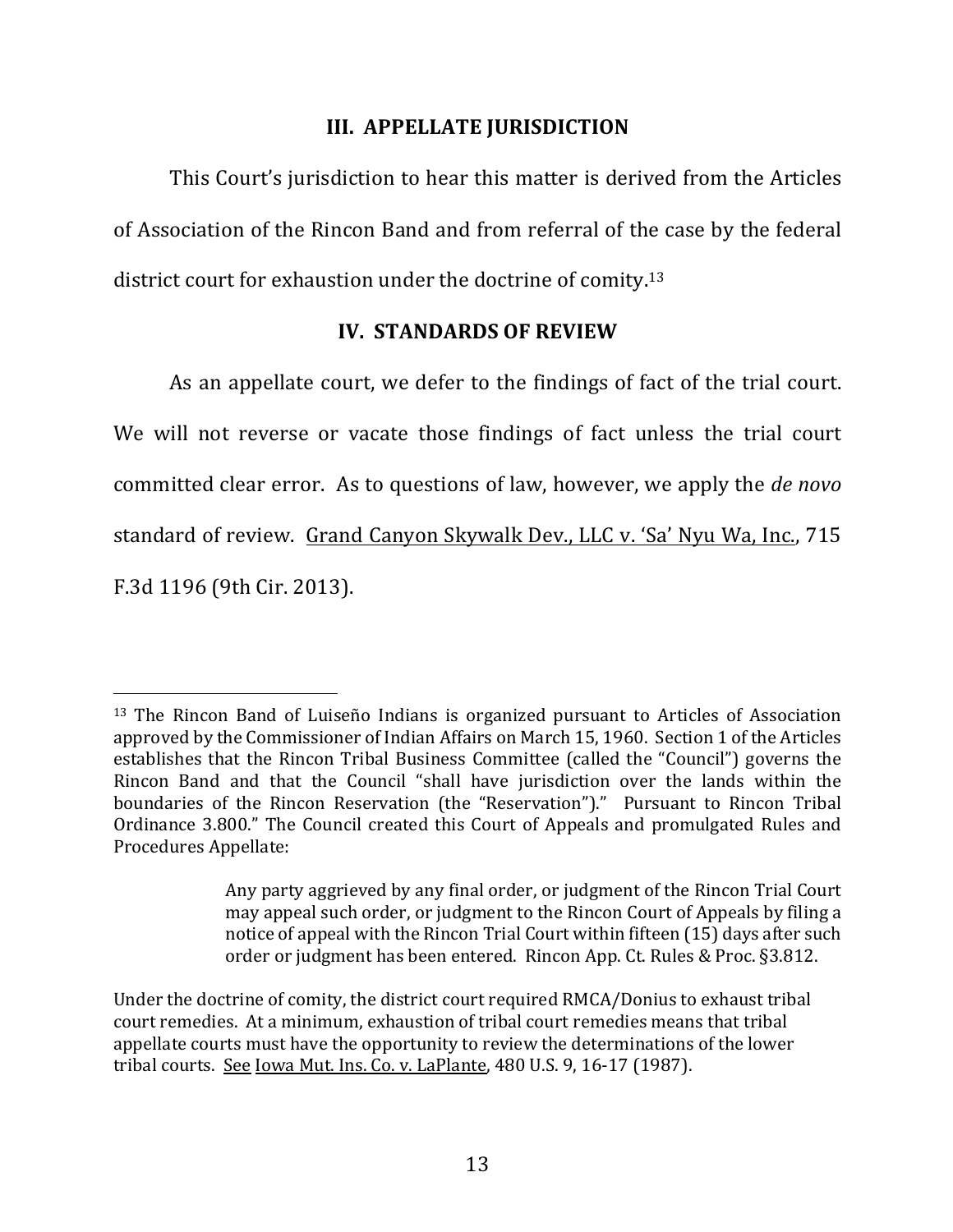#### **V. DISCUSSION**

#### **A. Tribal Jurisdiction**

Indian tribes are recognized as *quasi* dependent nations and as "distinct, independent political communities," qualified to exercise many of the powers and prerogatives of self-government. Worchester v. Georgia, 31 U.S. 515, 559 (1832). The United States Supreme Court has characterized the sovereignty retained by Indian tribes as having a "unique and limited character" that centers on the reservation and on tribal members within the reservation. United States v. Wheeler, 432 U.S. 313, 322-323 (1978). Subject to congressional oversight, tribes retain authority to govern reservation land and the conduct of their members on the reservation. United States v. Mazurie, 419 U.S. 544, 557 (1975). Governance of reservations became more complex when some reservation lands were converted into fee simple parcels and conveyed to nonmembers under the Indian General Allotment Act of 1887, 25 U.S.C.  $\S 331$ , *et seq*.

#### **1.** The Montana Second Exception

In Montana v. United States, 450 U.S. 544, 565 (1981), the Supreme Court reaffirmed that once reservation land was converted to fee simple and conveyed to nonmembers by a tribe, the tribe loses its plenary jurisdiction over that part of the land. However, the Montana Court articulated two exceptions

14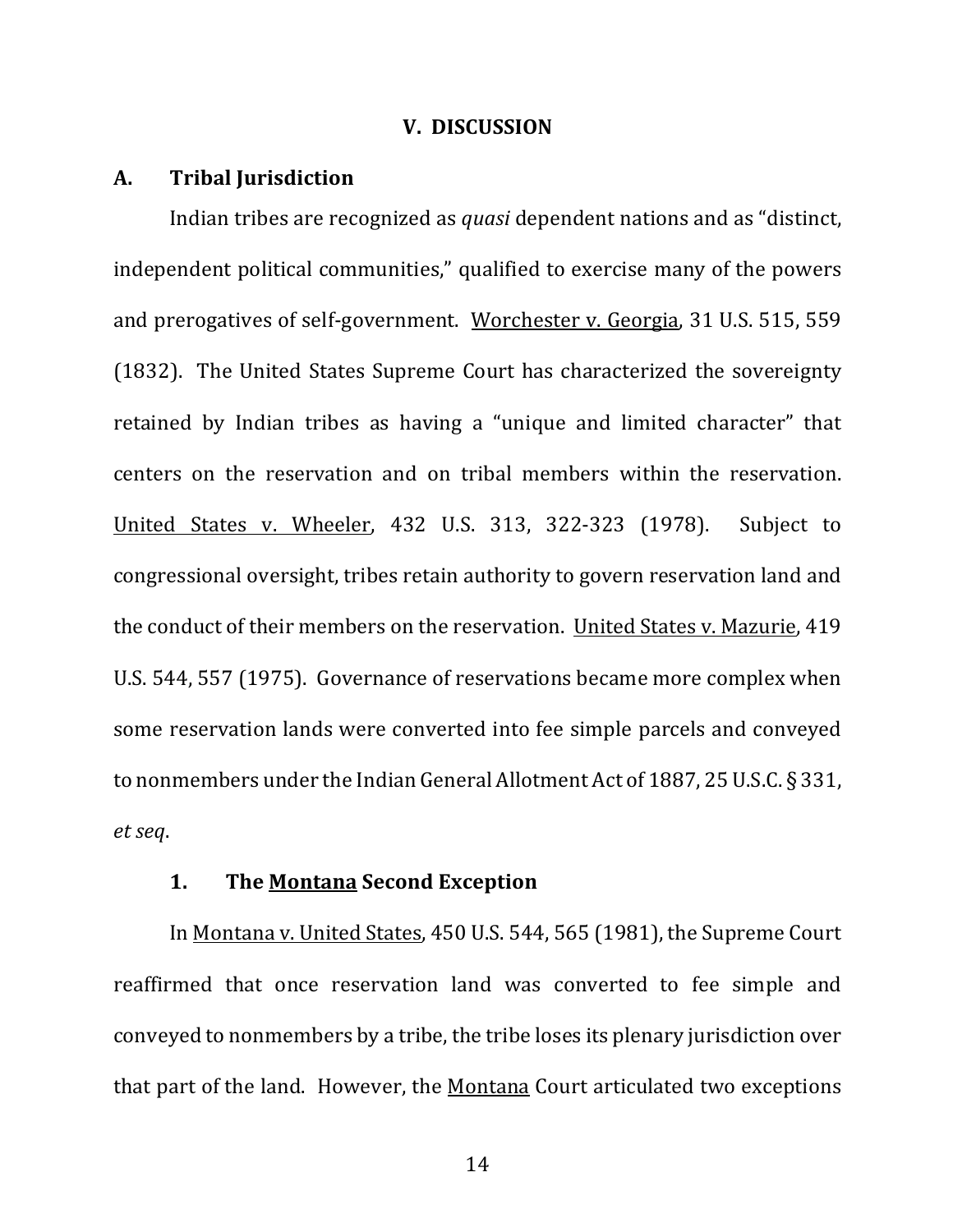to that principle. Under the first exception, when a non-Indian enters into a consensual commercial relationship with a tribe or one of its members, the tribe is permitted to exercise civil jurisdiction over the non-Indian through taxation, licensing, or other means. Under the second exception, a tribe is permitted to exercise civil authority over the conduct of non-Indian owners of fee lands within the reservation, when the landowner's conduct on the fee land threatens to have or has some direct effect on the political integrity, the economic security, or the health or welfare of the tribe. Id. at 566.<sup>14</sup>

At the outset of our analysis, we draw attention to a difference between the standard as articulated in Montana and that of the Tribe's Ordinance, as it is presently worded. As originally articulated, the second Montana exception allowed for tribal jurisdiction over nonmembers when nonmember conduct "threatens or has some direct effect on the political integrity, the economic

 $14$  The parties' briefs are replete with discussion of the second Montana exception and the Supreme Court and other federal cases that have applied the exception. However, in their briefs, the parties do not always accurately recite the second Montana exception. For example, in his opening brief, Donius argues, "The landowners assert that the Tribe has no regulatory jurisdiction to enforce its environmental ordinances, because the Tribe cannot show the activities *will* cause a catastrophic risk of harm to the Tribe under established federal law, and that the Tribe's efforts to unlawfully regulate them is part of the Tribe's scheme to force them to sell their property to the Tribe." (Corrected Brief of Appellants at 1, emphasis added). This argument is inapposite of the second exception under Montana. On the contrary, the Tribe does not have the burden to prove that Donius' activities will cause a catastrophe. The Tribe's burden is to show that Donius' actions or inactions have the *potential* to impose catastrophic consequences upon the political integrity, economic security or health and welfare of the Tribe.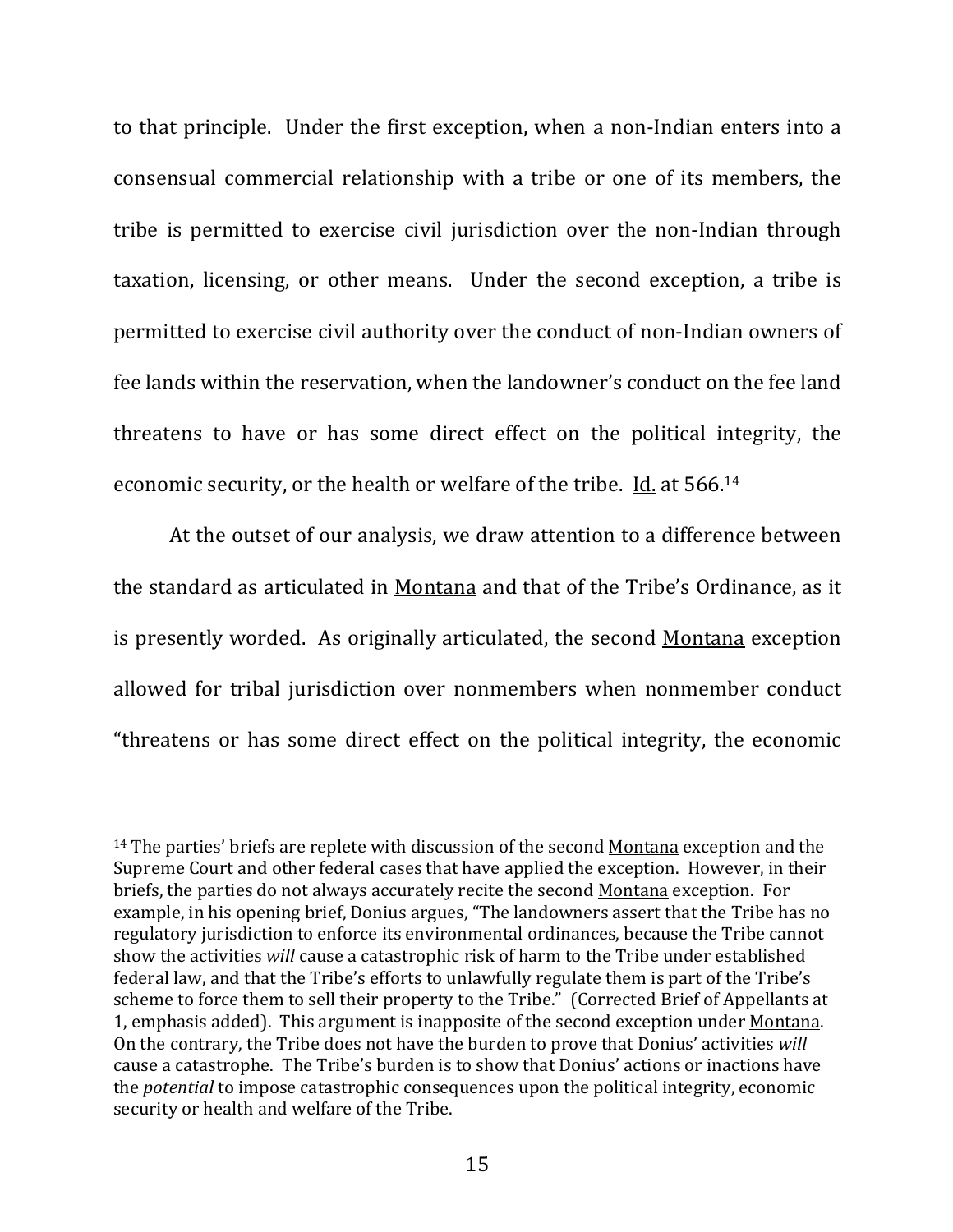security, or the health or welfare of the tribe." Montana, 450 U.S. at 566. Some courts have now stated that the second exception applies when there is a threat of "catastrophic consequences" to a tribe.<sup>15</sup> In 2014, as this case was being sent back to the Rincon tribal court for exhaustion, the Tribe amended the ordinance to state that it applied to conduct that had the potential to impose catastrophic consequences on the Tribe.

To contextualize the facts of this case in the universe of the Montana general rule and exceptions, it is useful to describe the peculiar evolution of the Supreme Court's analysis on tribal jurisdiction over nonmembers. The "catastrophic consequences" language codified into tribal law originated with the 2005 edition of the Cohen Handbook on Federal Indian Law, § 4.02[3][c], at 232 n. 220 (2005). The Cohen Handbook editors had quoted a Supreme Court decision that held a tribe may not impose a tax on nonmember activities on nonmember land unless the nonmember activity "actually 'imperils' the political integrity of Indian tribes. . . ." Atkinson Trading Co. v. Shirley, 532 U.S. 645, 657-58 n.12 (2001) (quoting Montana, 450 U.S. at 566). The Handbook editors extrapolated from the "imperils" remark that tribal jurisdiction is not

<sup>&</sup>lt;sup>15</sup> See Plains Commerce Bank v. Long Family Land & Cattle Co., 554 U.S. 316, 341 (2008) (quoting COHEN'S HANDBOOK OF FEDERAL INDIAN LAW § 4.02[3][c][i], at n.75 (Nell Jessup Newton ed., 2012)).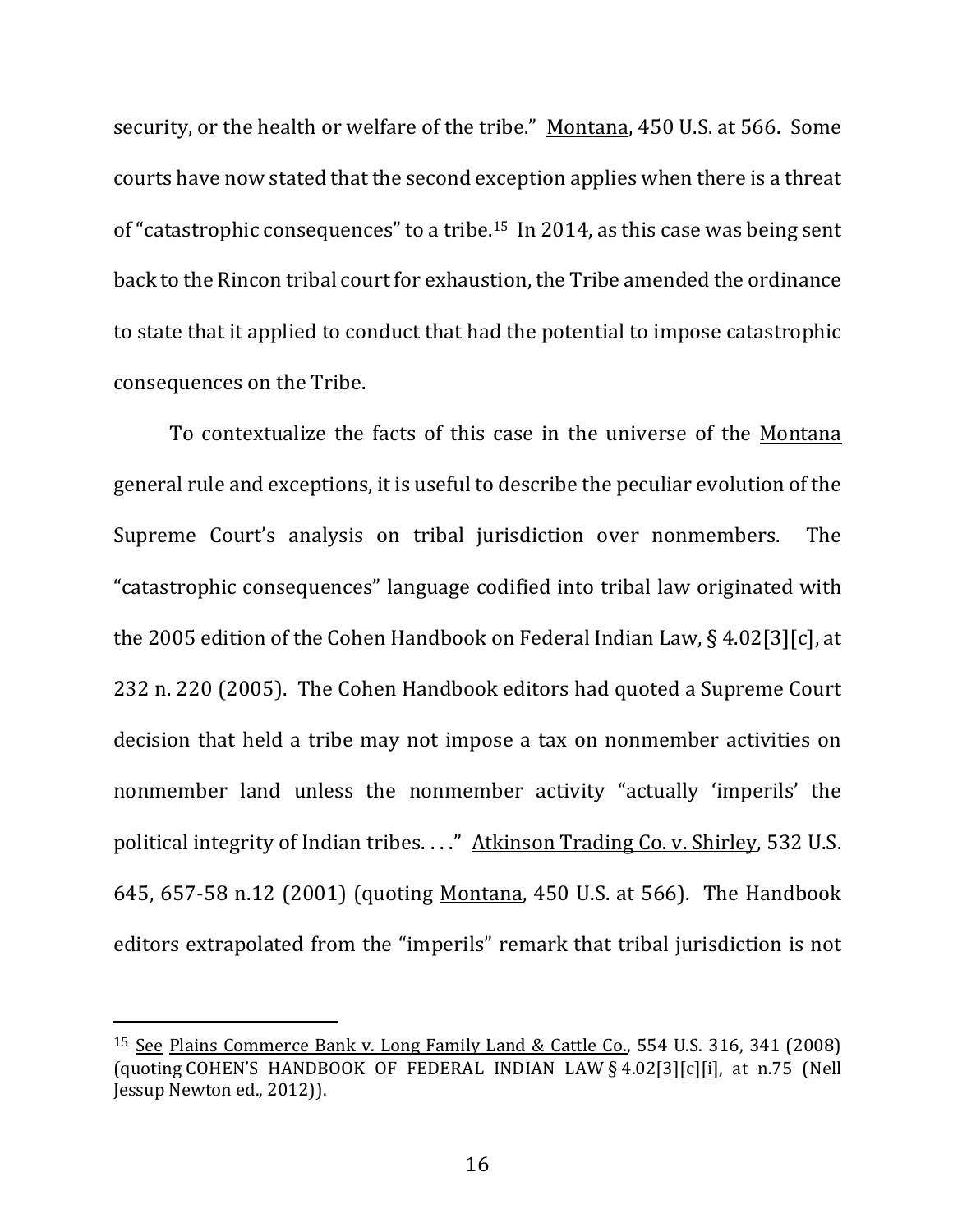justified unless the jurisdiction "is necessary to avert catastrophic consequences." Cohen Handbook, supra, §  $4.02[3][c]$ , at 232 n. 220. Three years later, the Supreme Court took that stray remark as support for the proposition that there is an "elevated threshold for application of the second Montana exception ... that tribal power must be necessary to avert catastrophic consequences." Long Family Land, 554 U.S. 326 at 341 (quoting Cohen Handbook). 

This evolution in the Supreme Court's characterization of the Montana second exception from the "threatens or has some direct effect" trigger to the "catastrophic consequences" trigger arises from an incredibly limited universe of cases. The original case, Montana, involved a nonmember fishing in a river. Montana, 450 U.S. at 547. The next major case, Strate v. A-1 Contractors, 520 U.S. 438 (1997), involved a nonmember-on-nonmember tort claim arising from a car accident. Id. at  $442$ . The next case was the Atkinson Trading case involving a tax on a hotel.  $532$  U.S. at  $647$ . The subsequent case, Plains Commerce, involved race discrimination against tribal citizen ranchers by a nonmember bank. 554 U.S. at 320. These cases involve isolated incidents with harms that likely would not have impacted tribal lands. None of these cases involved a fact pattern similar to the one at bar, which involves nonmember activity that is likely to impact critical tribal lands.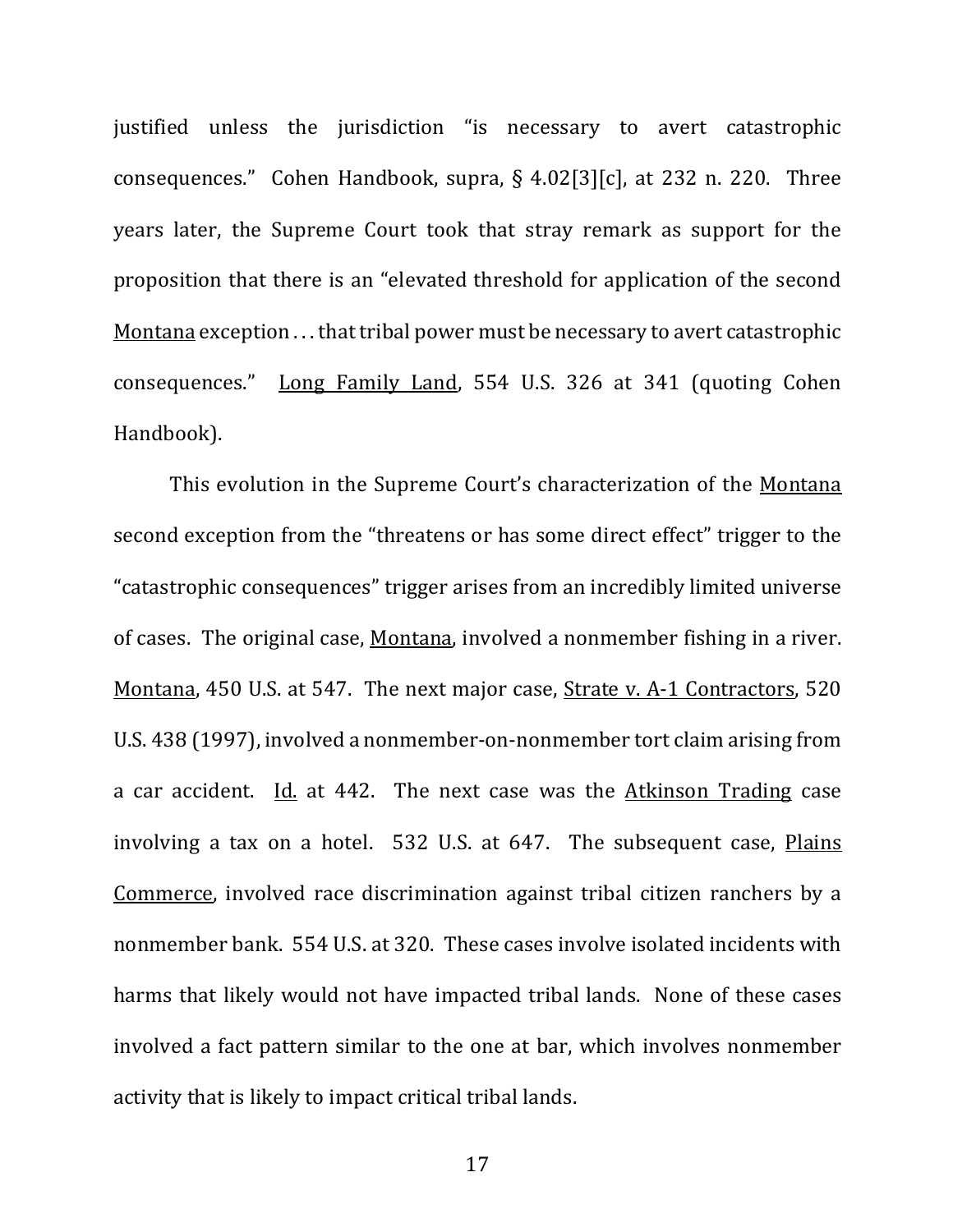However, one Supreme Court decision with a fact pattern similar to the one at bar is Brendale v. Confederated Tribes and Bands of the Yakima Indian Nation, 492 U.S. 408 (1989), although even its utility is limited because the Court did not reach a majority opinion. That matter involved consolidated cases regarding the power of a tribe to impose its zoning ordinance on nonmember-owned land. Id. at  $438$  (Stevens, J., lead opinion). The most relevant of the consolidated cases (docket number 87-1622) involved a nonmember named Brendale who owned land in fee within an area of the Yakima [now Yakama] Indian Reservation called the "closed area." Id. The closed area of the reservation was massive, around 807,000 acres, of which only 25,000 acres were held in fee. Id. Even on the fee lands, no one lived permanently in the closed area, which was pristine wilderness.  $\underline{Id}$ . at 438-40. Brendale owned 20 acres in the "heart" of the closed area. Id. at 440. He sought permission from the county to subdivide and develop his lands. Id. The Yakama Indian Nation objected before the zoning commission, asserting that the tribe possessed jurisdiction over the nonmember parcel. Id. The tribe's zoning regulations prohibited development like the kind proposed by Brendale. Id. at 441. The regulations took "care that the closed area remain[ed] an undeveloped refuge of cultural and religious significance, a place where tribal members 'may camp, hunt, fish, and gather roots and berries in the tradition of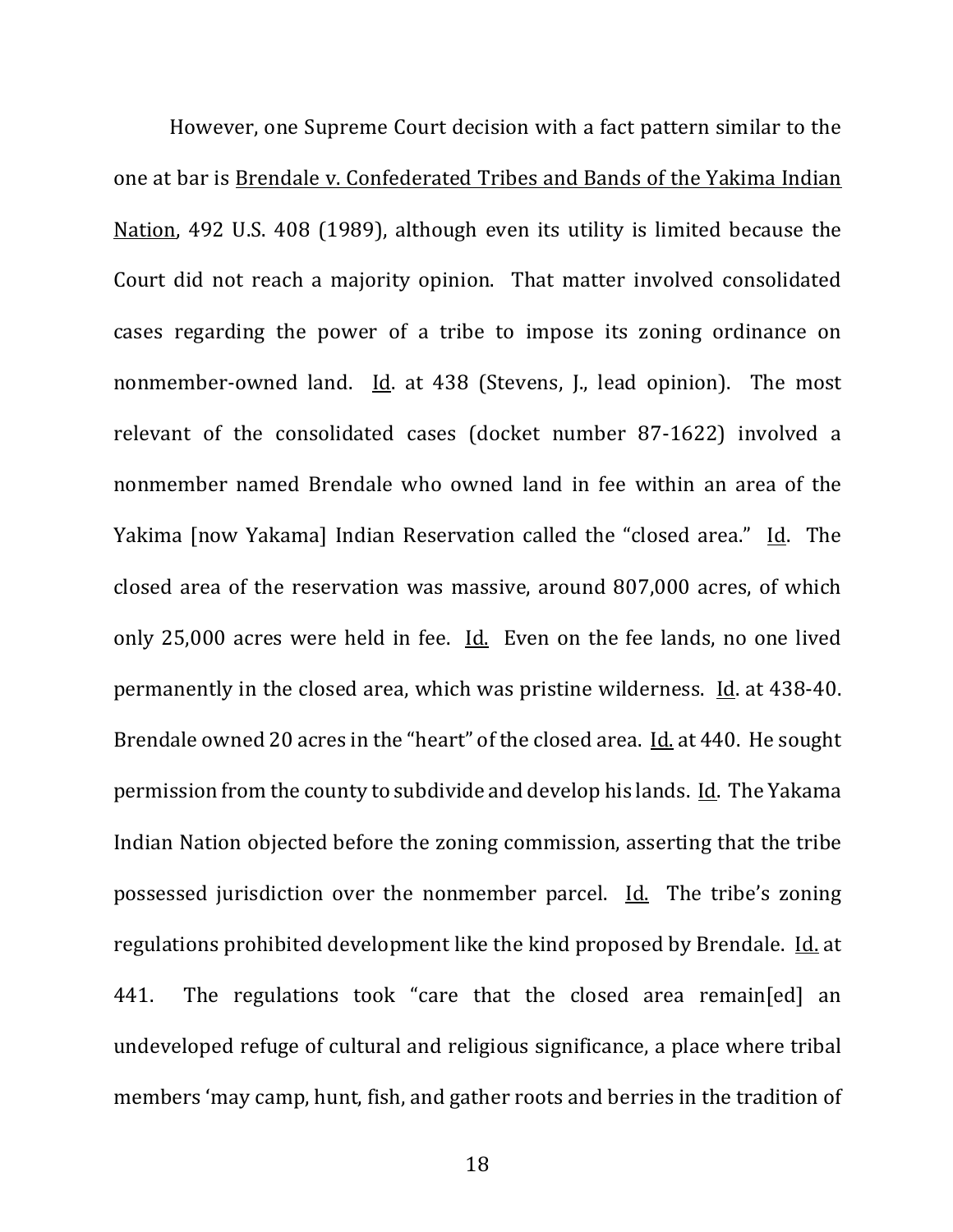their culture."" Id. (quoting Amended Zoning Regulations of the Yakima Indian Nation, Resolution No. 1-98-72, § 23 (1972)). Justice Stevens characterized Brendale's proposal to develop land within an area that prohibited that type of development as bringing "a pig into a parlor":

> The question is then whether the Tribe has authority to prevent the few individuals who own portions of the closed area in fee from undermining its general plan to preserve the character of this unique resource by developing their isolated parcels without regard to an otherwise common scheme. More simply, the question is whether the owners of the small amount of fee land may bring a pig into the parlor. Id.

While Justice Stevens' opinion focused on the power of Indian tribes to exclude

persons from their lands (a question not at issue here), the Stevens opinion

expressly adopted findings of the district court with respect to the second

Montana exception:

Second, in the Montana case we were careful to point out that the conduct of the non-Indians on their fee lands [hunting] and fishing] posed no threat to the welfare of the Tribe. [citation to Montana, 450 U.S. at 566]. In sharp contrast, in this case the District Court expressly found that Brendale's "planned development of recreational housing places critical assets of the Closed Area in jeopardy.  $\ldots$  [O]f paramount concern to this court is the threat to the Closed Area's cultural and spiritual values. To allow development in this unique and undeveloped area would drastically diminish those intangible values. That in turn would undoubtedly negatively affect the general health and welfare of the Yakima Nation and its members. This court must conclude therefore that the Yakima Nation may regulate the use that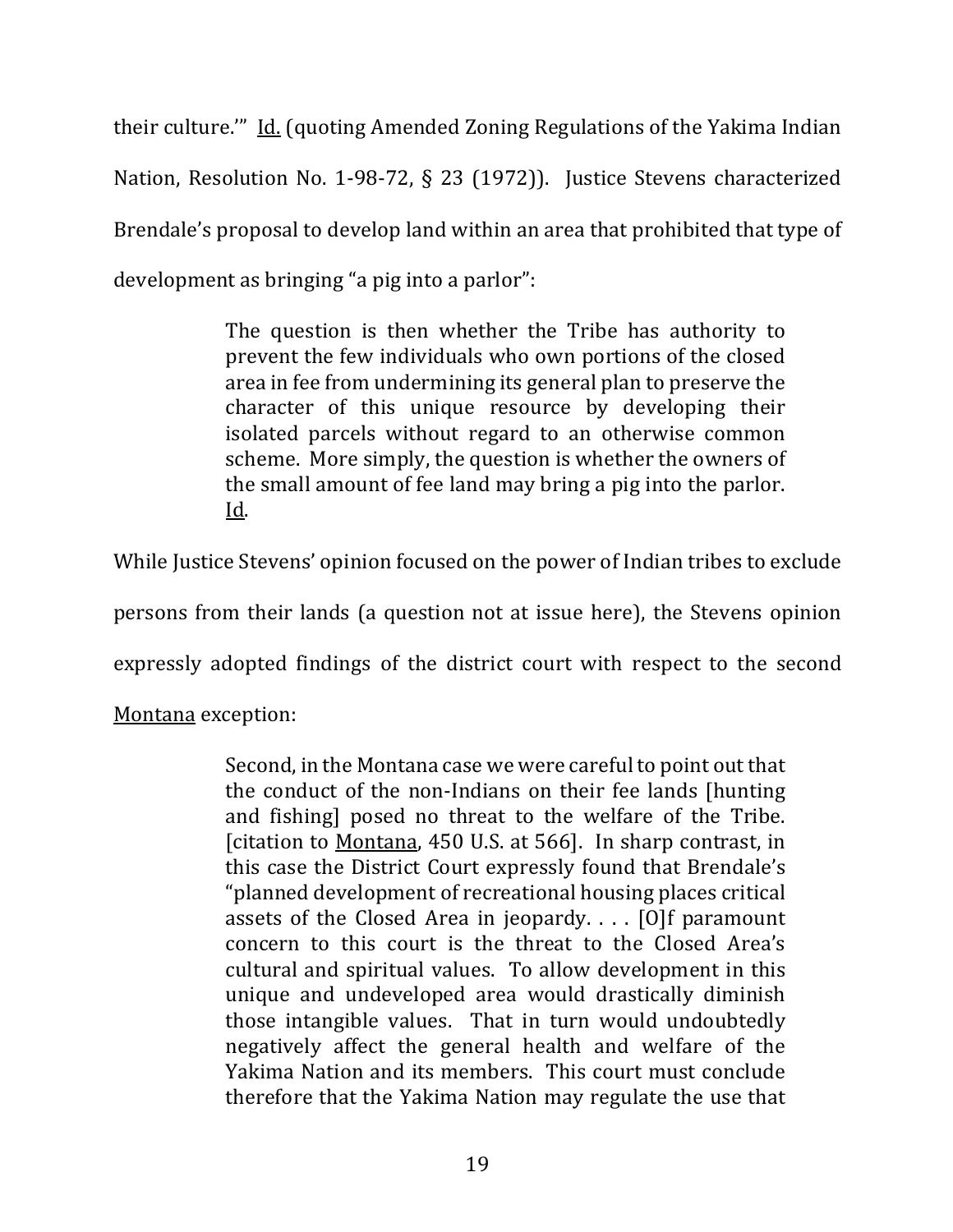Brendale makes of his fee land within the Reservation's Closed Area." 617 F. Supp. [735,] 744 [(E.D. Wash. 1985)].

Justice Stevens, writing for himself and Justice O'Connor, concluded that the tribe's interests in zoning the nonmember land justified the exercise of that

power:

In my view, the fact that a very small proportion of the closed area is owned in fee does not deprive the Tribe of the right to ensure that this area maintains its unadulterated character. This is particularly so in a case such as this in which the zoning rule at issue is neutrally applied, is necessary to protect the welfare of the Tribe, and does not interfere with any significant state or county interest.  $Id$  at 444.

Justice Blackmun, writing for himself and Justices Brennan and Marshall,

concurred in Justice Stevens' judgment. Id. at 448-49 (Blackmun, J., concurring in 87-1622). Justice Blackmun concluded that finding that the tribe did not possess jurisdiction over the Brendale property "would guarantee that adjoining reservation lands would be subject to inconsistent and potentially incompatible zoning policies, and for all practical purposes would strip tribes of the power to protect the integrity of trust lands over which they enjoy unquestioned and exclusive authority." Id. at  $449$  (emphasis omitted); see also id. at 458 ("And how can anyone doubt that a tribe's inability to zone substantial tracts of fee land within its own reservation-tracts that are inextricably intermingled with reservation trust lands-would destroy the tribe's ability to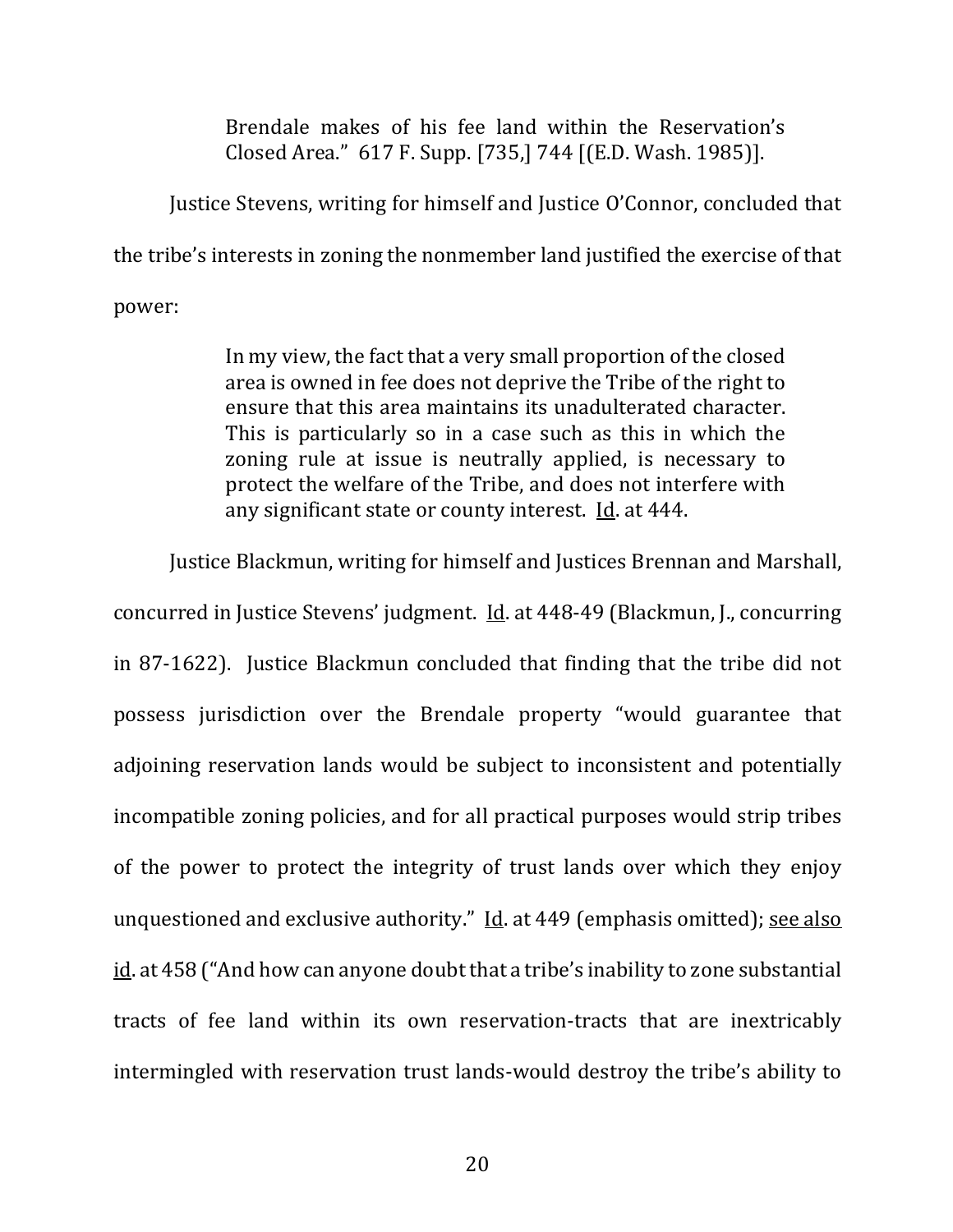engage in the systematic and coordinated utilization of land that is the very essence of zoning authority?").

Brendale, while of limited utility to the federal courts perhaps, is instructive to us for contextualizing how the Appellants' land use choices impact the Rincon Reservation. Brendale is the only United States Supreme Court decision that addresses nonmember conduct that could create impacts that spread from nonmember lands to tribal lands. The Yakama zoning ordinance fits comfortably within the constellation of cases holding an Indian tribe had power to enforce its land use laws on nonmember lands. See  $e.g.,$ Knight v. Shoshone and Arapahoe Indian Tribes of Wind River Reservation, Wyo., 670 F.2d 900 (10th Cir. 1982); Hoover v. Colville Confederated Tribes, 2002 WL 34540595 (Colville Ct. App., Mar. 18, 2002).

Even so, the Supreme Court's precedents on the second Montana exception provide little guidance to this Court. The parties appear to have realized the same, namely, that the Supreme Court precedents are of limited value to the analysis. They instead focus on two Ninth Circuit decisions, Evans v. Shoshone-Bannock Land Use Policy Comm'n, 736 F.3d 1298 (9th Cir. 2013), and FMC Corp. v. Shoshone-Bannock Tribes, 2017 WL 4322393 (D. Idaho, Sept. 28, 2017), aff'd, 942 F.3d 916 (9th Cir. 2019). RMCA/Donius emphasize Evans as the most persuasive case. Evans arose on the Fort Hall Reservation, home to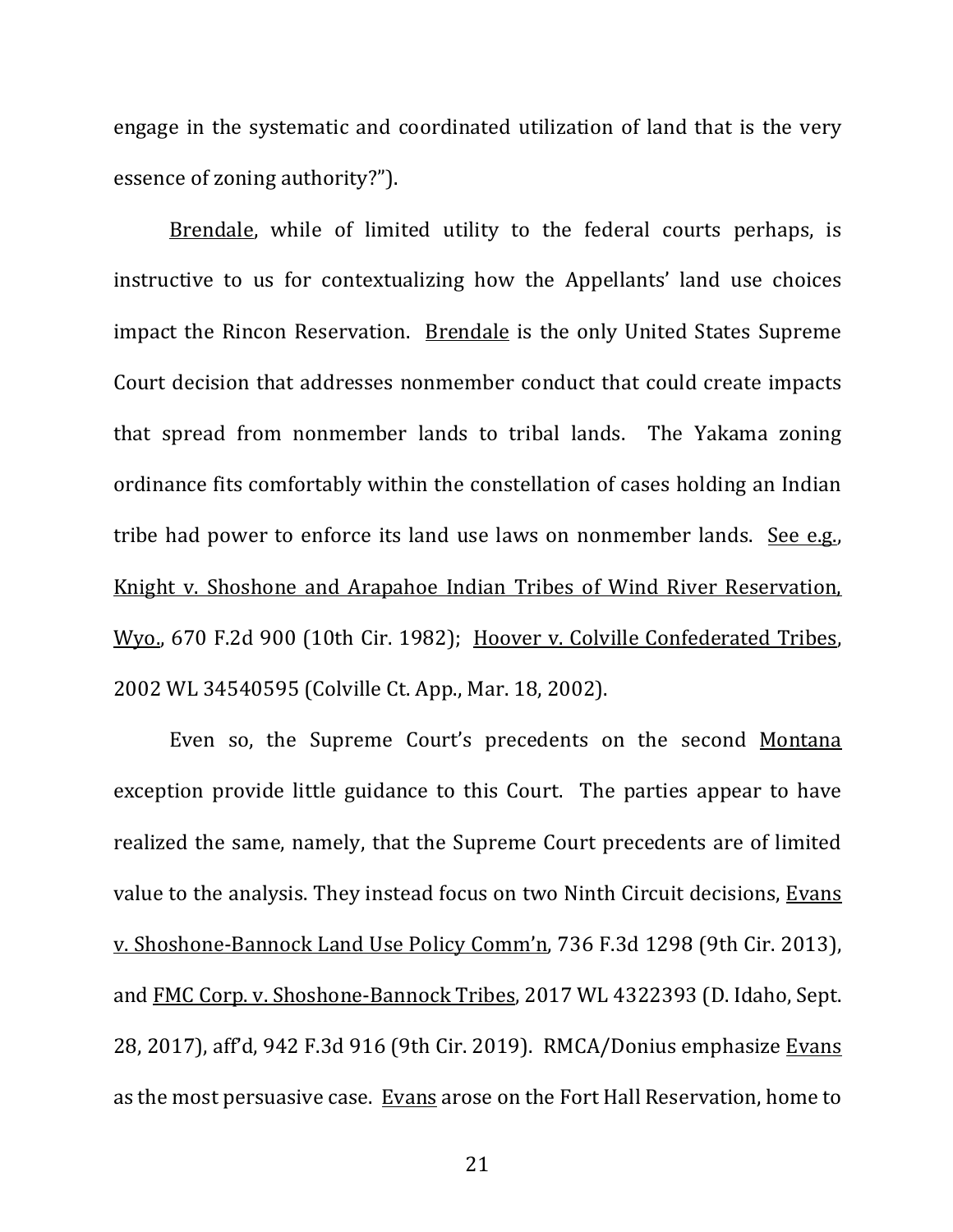the Shoshone-Bannock Tribes.  $Id$  at 1300. The tribes there tried to require that a nonmember on fee lands seek a building permit from the tribes before constructing a single residence home. *Id.* at 1301. The Ninth Circuit, applying the second Montana exception test, concluded that, since the reservation "has long experienced groundwater contamination," simply building a house would not "meaningfully exacerbate the problem." Id. at  $1306$ .<sup>16</sup> Further, the Ninth Circuit concluded that "the [t]ribes' generalized concerns about waste disposal and fire hazards are speculative, as they do not focus on Evans' specific project." Id. 

The Tribe in this case focuses more on the  $FMC$  case.<sup>17</sup> The  $FMC$  case involved the same reservation as the Evans decision, the Fort Hall Reservation. FMC, 942 F.3d at 919. That case involved the source for the polluted reservation groundwater referenced in Evans, the FMC Corporation; FMC stored "millions of tons of hazardous waste on the Reservation. . . ." Id. at 935. The Ninth Circuit held that the tribe possessed civil jurisdiction over FMC on the basis of the elemental phosphorus in the ground and the phosphine gas in

 $16$  The Court does not comment on whether it agrees with the Ninth Circuit's characterization here.

 $17$  The tribe relied on the district court's opinion in that matter. The Ninth Circuit has since affirmed that decision. We focus our attention on the Ninth Circuit's opinion.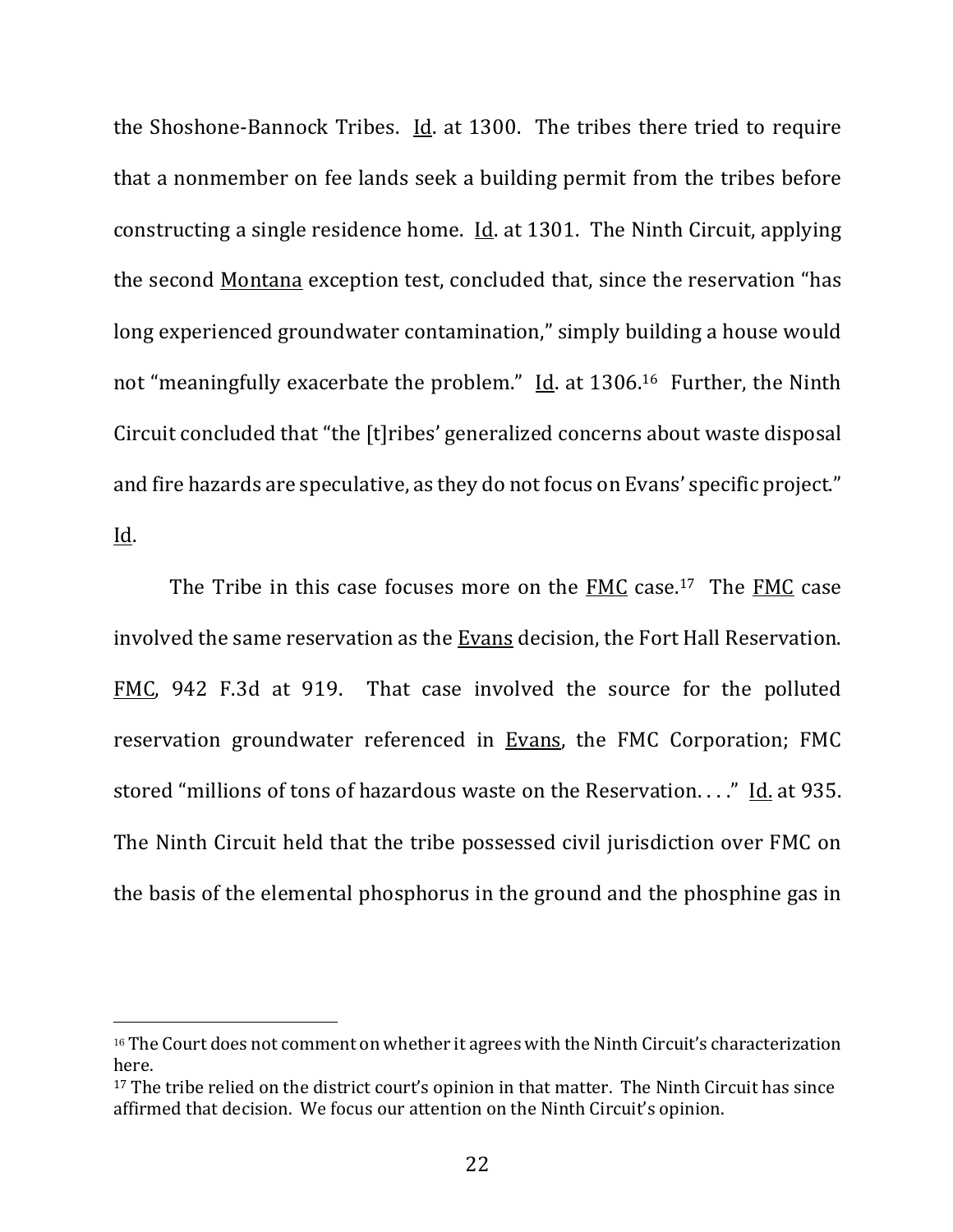the air, both of which the court found were "deadly" and pose "a real risk of catastrophic consequences." Id. at 934-39 (quotation omitted).

#### **2.** The Tribe's Ordinance

On July 10, 2007, the Tribe enacted a comprehensive environmental ordinance. The Ordinance as it was worded in the 2007 revision, provided that a Notice of Violation could be filed against a "Band Member" or a person who was "not a Band Member (non-member Indian or non-Indian)." (Rincon Environmental Enforcement Code section 304, Docket Item No. 33 (Phase Two Trial Ex. 33).) On February 13, 2013, the Tribe adopted a Fire Hazard Abatement Ordinance. It empowered the Tribal Fire Chief to apply the Ordinance to "non-Indian activities occurring on non-Indian owned fee lands" if the conduct met the second Montana exception. (Section 15.3003, Phase Two Trial Exh. 36.)

The Ordinance was amended in 2008, 2012, and again, on April 29, 2014, which is the current version. In relevant part, the 2014 Ordinance provides: 

> This Ordinance shall apply to activities occurring on non-Indian owned fee lands located within the exterior boundaries of the Rincon Reservation if  $\dots$  (4) [t]he activities include conduct that threatens or has some direct effect on the political integrity, the economic security, or the health and welfare of the Tribe. For an activity to qualify  $\dots$ , it must

> > 23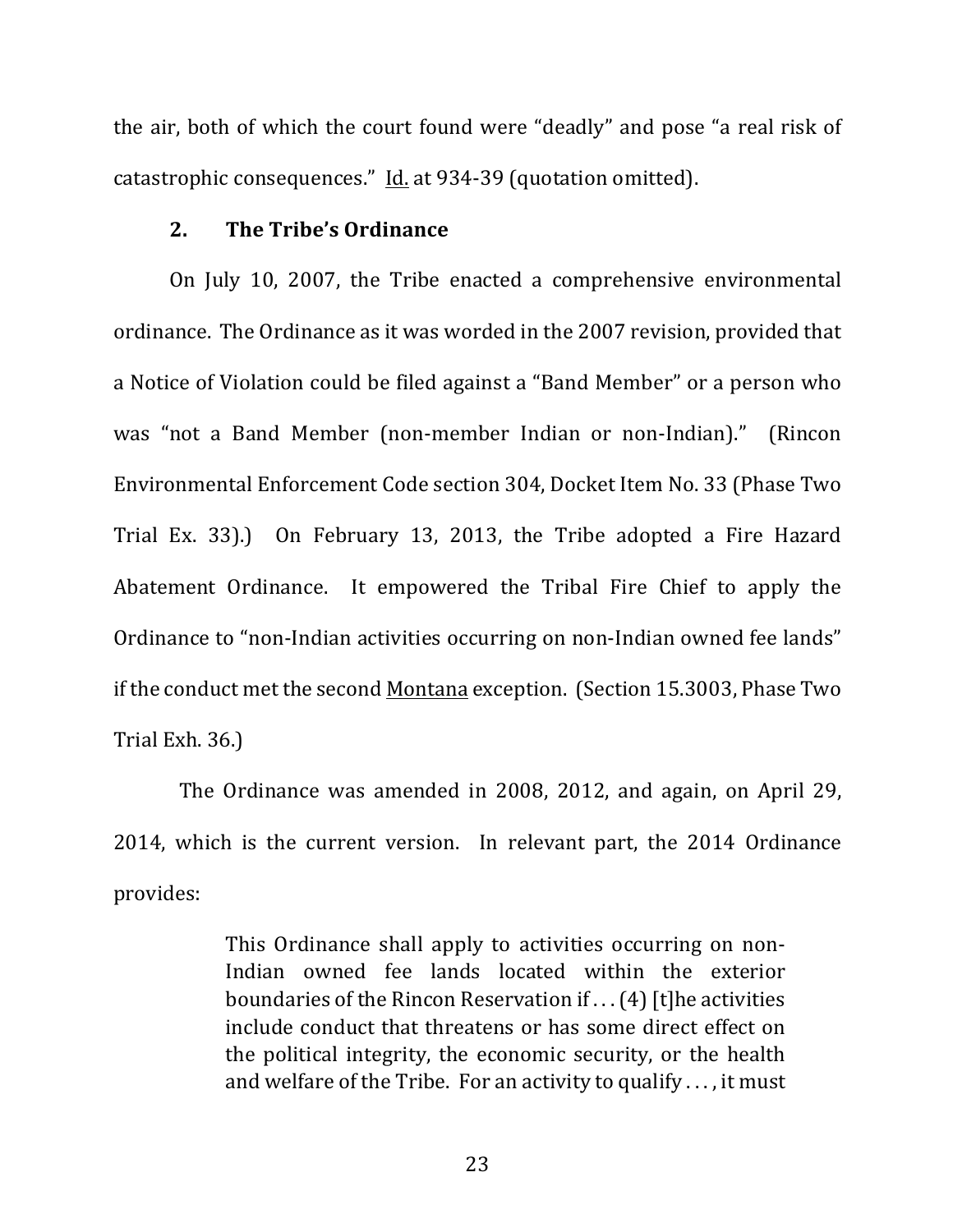be conduct that either  $(A)$  in fact, significantly impacts the political integrity, the economic security, or the health and welfare of the Tribe, or  $(B)$  has the potential to impose catastrophic consequences upon the political integrity, the economic security, or the health and welfare of the Tribe. RINCON TRIBAL CODE § 8.301(b).

At oral argument, counsel for the Tribe acknowledged that the Ordinance is grounded on Montana and is intended to guide the Tribe in complying with the Supreme Court's precedents.

The 2014 Ordinance requires this Court to determine, as a matter of law, whether the Appellants' actions and inactions pose a catastrophic threat to the tribe. See section  $8.301(b)(4)(B)$ .

#### **3. The Tribal Court's Findings**

The Rincon Tribal Code ties the subject matter jurisdiction of the tribal judiciary to all actions so long as there is "any basis consistent with the inherent sovereignty of the Band, its Articles of Association and laws, and federal law." RINCON TRIBAL CODE  $\S$  3.103. Based on the plain language of the Ordinance, the trial court held that the Tribe had proved that it had jurisdiction over RMCA/Donius. The trial court's holding coalesced around four consequences deriving from the actions and inactions of RMCA/Donius that had "the potential to impose catastrophic consequences upon the political integrity, the economic security, or the health and welfare of the Tribe." (Id.)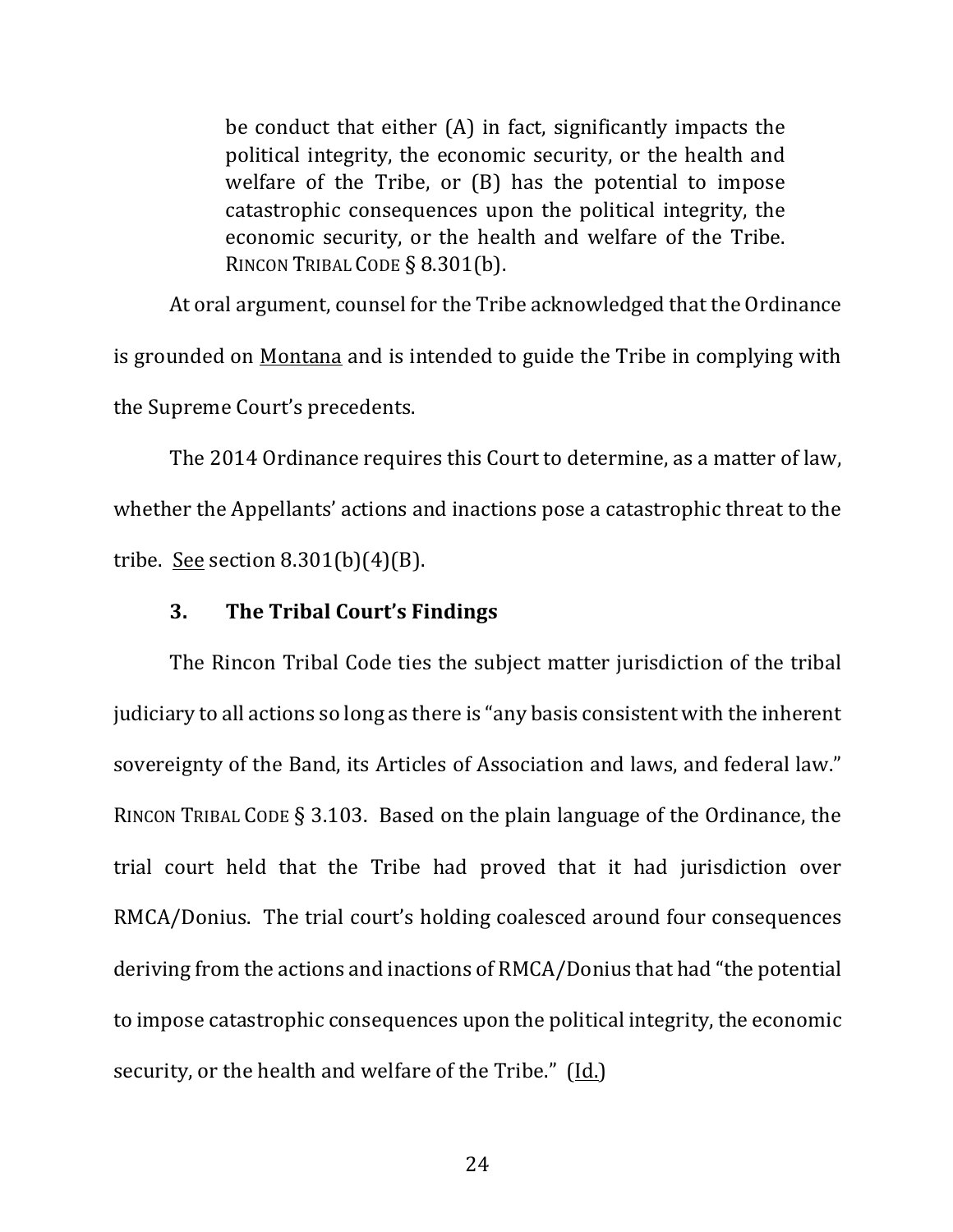The trial court labeled the first finding as "Stewardship of the Fee Land;"

it involved the failure of the RMCA/Donius to maintain their property:

Plaintiffs contend and offer evidence that, over the last two decades or more, Defendants have not maintained the property in question. The property, according to the Plaintiffs, is not and has not been well maintained and this has led to serious consequences, and if not somehow regulated can, in fact, affect the health, welfare, and economic security of the Tribe. (Tribal 2017 Order at 6.)

The second finding involved the potential for catastrophic fire. The trial

court used the label "Fire Hazard" to describe this problem:

Over the last few years, devastating fires have swept through the area. It is not argued that Defendants caused these fires. However, the condition of the property and poor maintenance of the property in and of itself poses a catastrophic risk to Plaintiffs. Plaintiffs' rationale is that the property is located approximately 60 feet from the Harrah's Rincon Casino which is Plaintiffs' primary source of income. At trial a video of explosions, fire embers, and other threatening conditions due to the fire were dangerously close to the Tribe's casino, these coming from the Defendants' property. In short, due to prior usage, the property presents a situation whereby any future fires in this highly prone "fire area" can, in fact, have catastrophic consequences on the Tribe.  $\underline{Id}$  at 6.

The court added, "There is no doubt in the Court's mind that any fire on Defendants' property or passing through Defendants' property can pose a catastrophic risk to Plaintiffs' water supply as well as misuse of the property as has been in the past." (Tribal 2007 Order at 8.) The court further found,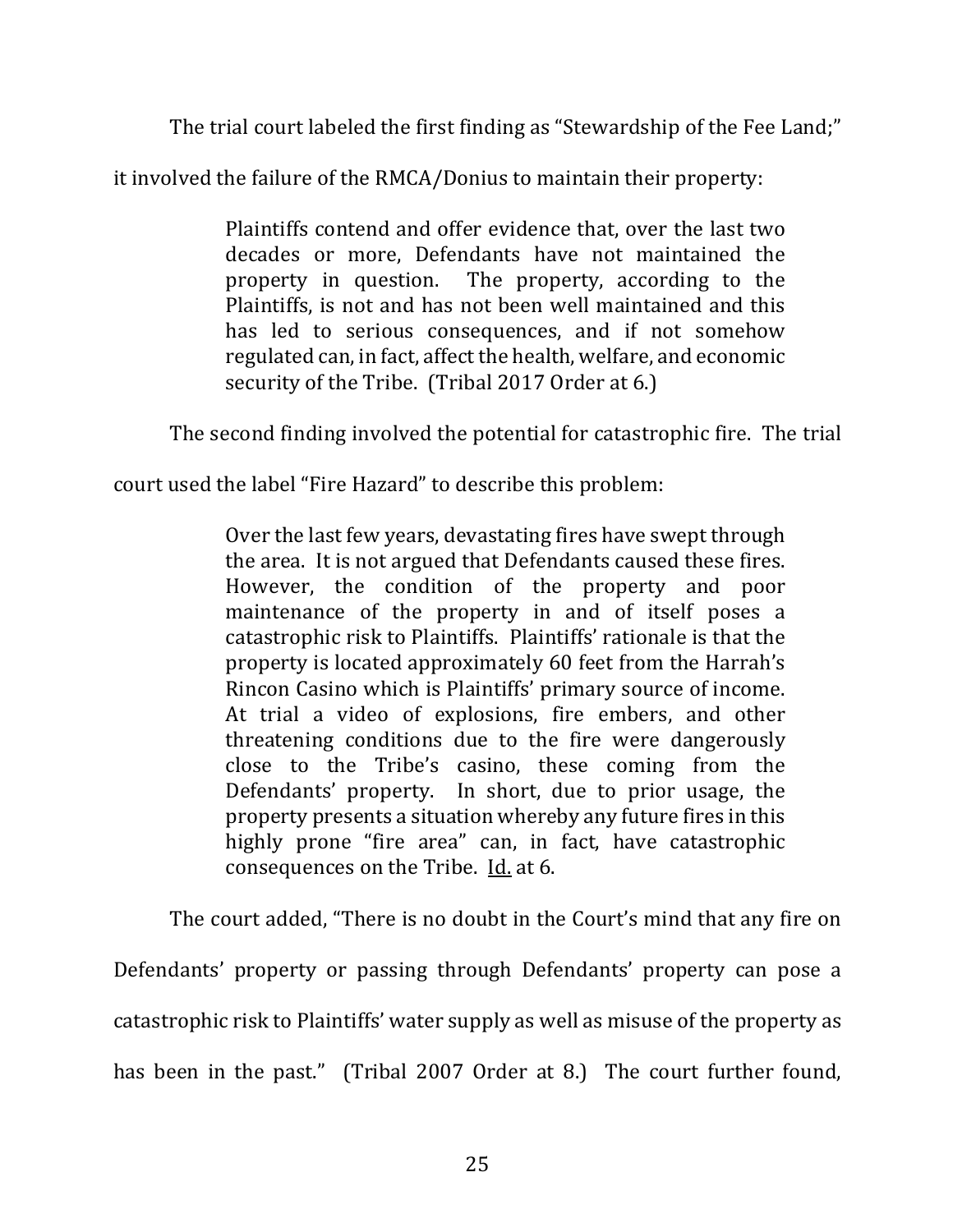"Defendants' use of the property in the past has threatened the Tribe's safety from fire and its water supply, exacerbating the potential of harm to its economy."  $(Id.)$  Indeed, the records show that during trial, the threat of fire damage arising from Appellants' property causing damage to the Tribe's gaming and resort properties was dramatically demonstrated by video of burning embers originating from an explosion on Appellants' property crossing the street and landing on the roof of the tribal hotel. (Appellees' Response Brief at 24; Appellees' Supplemental Excerpts of Record at 791-94.)

The third finding involved pollution of the groundwater. The court labeled this concern "Water Table":

> Plaintiffs contend the activities on Defendants' property, if allowed to continue unchecked, bear a distinct possibility of damaging its "pristine" water table. Evidence at trial showed this, while possibly remote, is a factor to be considered as argued by the Plaintiffs.  $(Tribal 2007 Order at 6.)$

The court found that the Tribe's water was "'pristine' and the only source of water it has, [which it] shares with Defendants' property." (Id. at 8.) The court further found that a fire "passing through Defendants' property can pose a catastrophic risk to Plaintiffs' water supply as well as misuse of the property as has been in the past."  $\underline{Id}$ . The tribe's witnesses offered uncontroverted testimony that there "is one aquifer underneath the entire reservation that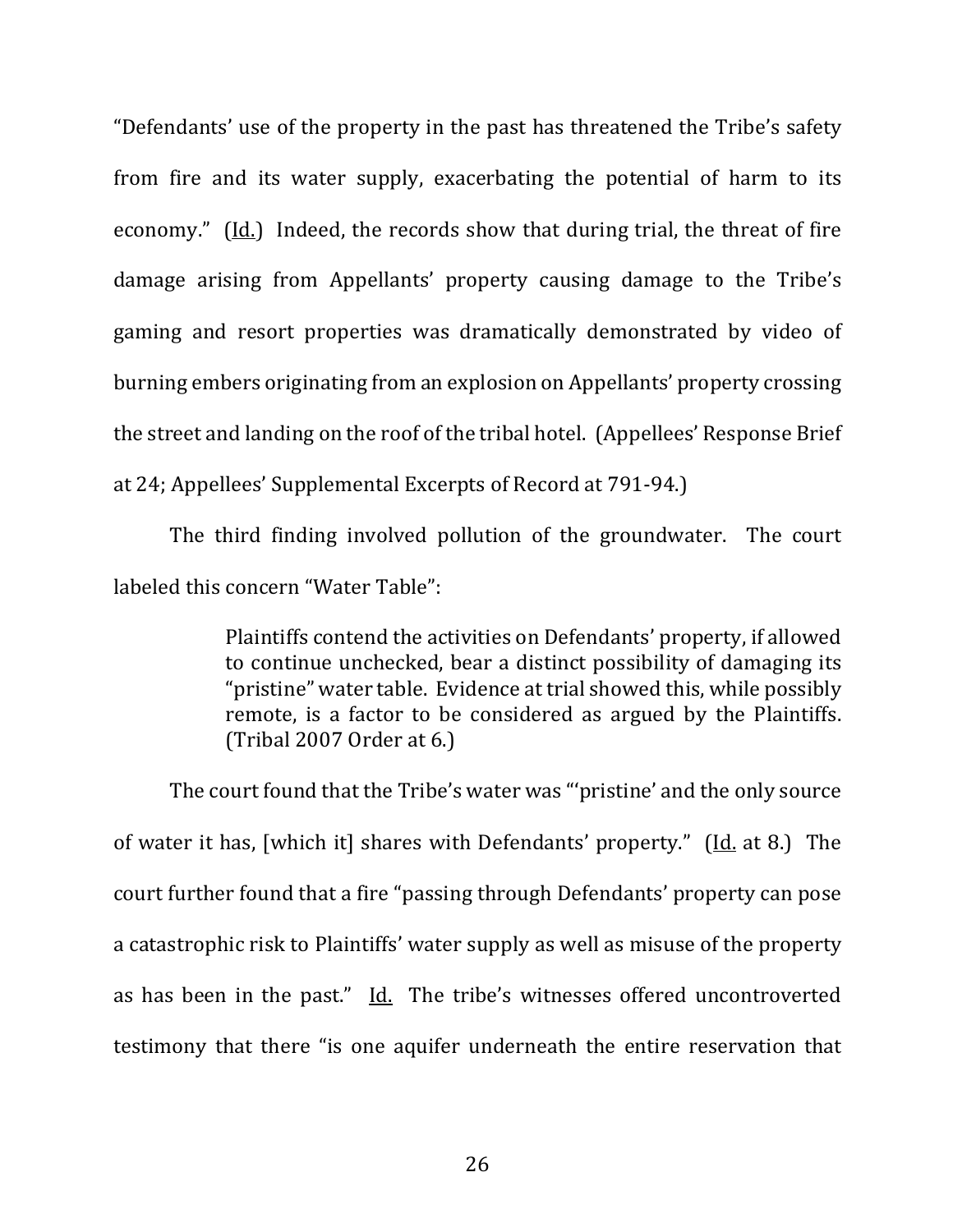provides all the groundwater and drinking water for all  $\ldots$  of the wells on the reservation." (Appellees' Supplemental Excerpts of Record at 55.)

The court's final finding was that the defendants' refusal to disclose their intended uses of the property, coupled with the fact that the state and county have disclaimed jurisdiction over all lands within the reservation, creates a "lawless enclave." The court identified this piece as "Other Factors":

> Plaintiffs additionally contend that Defendants' use of the property in general must be regulated for the protection of the Tribe's economic, health, and general well-being, which is threatened by lack of jurisdiction as the County and State have no civil regulatory jurisdiction over the property. Considering this, the Plaintiffs allege Defendants' property becomes a "lawless enclave" whereby Defendants can do anything they wish on the property, leaving the Tribe helpless. Plaintiffs' intention at trial was to show what they believed is continued misuse of Defendants' property poses potential catastrophic consequences to the Tribe. Id. at  $6^{18}$

### **4. Analysis**

RMCA/Donius argue for reversal of the trial court's jurisdiction finding.

We now specifically address each of those grounds in turn, although not in the

order presented.

 $18$  The trial court also found that RMCA/Donius' response to the Tribe's allegations were "vague and unresponsive to Tribal concern." (Tribal 2007 Order at 6.)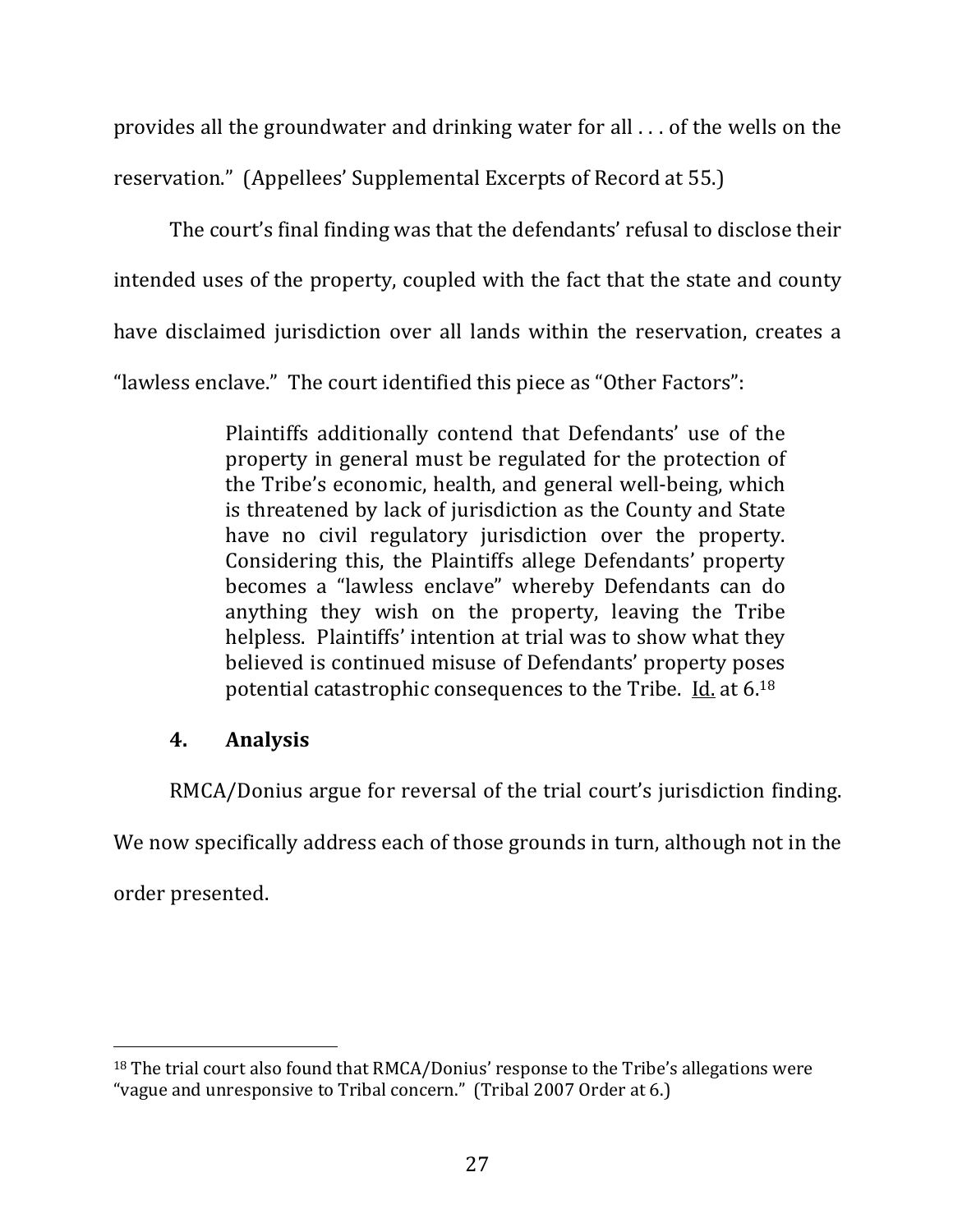First, RMCA/Donius argue that the trial court refused to place the burden on the Tribe to prove that the second Montana exception applied. (Appellants' Corrected Brief at 25.) RMCA/Donius' argument that the trial court placed the burden of proof on them as fee landowners finds no support in the opinion or judgment. In its May 17, 2017 Order, the trial court noted, "This [c]ourt is well aware [that] the Tribe has a heavy burden of showing that the activity on the fee land poses a catastrophic threat to tribal government as opposed to simply an effect on surrounding land and is mindful of all related factors." (Tribal 2007) Order at 7-8.) Allocation of the burden of proof should not be confused with the trial court's repeated conclusions that the Appellants' actions and inactions could lead to catastrophic consequences.  $(Id. at 6.)^{19}$ 

Second, RMCA/Donius argue that the injunction that requires them to submit a business plan effectively shifts the burden of proof away from the Tribe. 

> The Tribe cannot require RMCA and Donius to first prove to the Tribe that the activities being conducted on the subject property will not pose a catastrophic risk to the political integrity, the

 $19$  Specifically, the tribal court found the following: "However, the condition of the property and poor maintenance of the property in and of itself poses a catastrophic risk to Plaintiffs." (Id.) "In short, due to prior usage, the property presents a situation whereby any future fires in this highly prone 'fire area' can, in fact, have catastrophic consequences on the Tribe." (Id. at 8.) "There is no doubt in the [c]ourt's mind that any fire on Defendants' property or passing through Defendants' property can pose a catastrophic risk to Plaintiffs' water supply  $\ldots$ ") (Id.)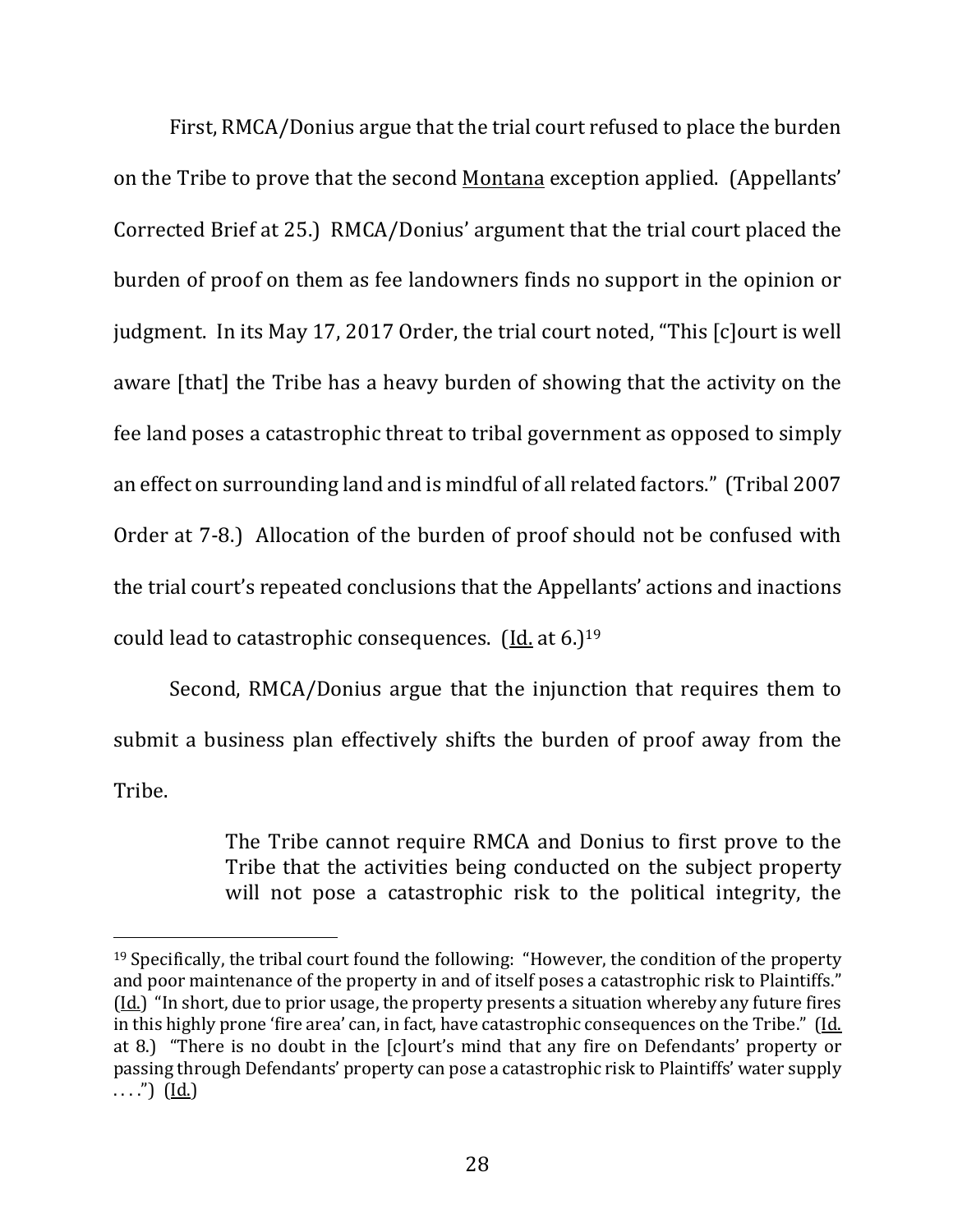economic security, or the health and welfare of the Tribe, by requiring them to submit a business plan for the Tribe's approval, before being allowed to engage in any activities on the subject property. That gives the Tribe complete discretion and control over the property, contrary to Montana, supra, and cases construing it. It unlawfully places the burden on the non-Indian owner of fee land to prove to the Tribe that its activities will not amount to catastrophic consequences. (Appellants' Corrected Brief at  $25 - 26$ .)

This Court finds that RMCA/Donius improperly conflate the burden of proof that was placed on the Tribe, and the injunctive remedy that was imposed on them after the trial court found that the Tribe had met its burden of proof. Once the tribe has proven that the second Montana exception applies to the conduct of a fee landowner, it was permissible for the tribal court to issue an order that places the burden on the fee landowners to perform actions or to stop their actions or to seek tribal permission to take similar actions.

Third, RMCA/Donius argue that, assuming the burden of proof was placed on the Tribe, it failed to prove that the threat posed by their conduct is sufficient to trigger jurisdiction under Montana and its progeny. We summarily reject RMCA/Donius' argument for three reasons. First, it seems to be based on the *ex post facto* doctrine. However, the doctrine does not apply here because although the Ordinance was amended after a dispute had arisen, it imposed a more severe burden on the Tribe, not on RMCA/Donius. Second, the violation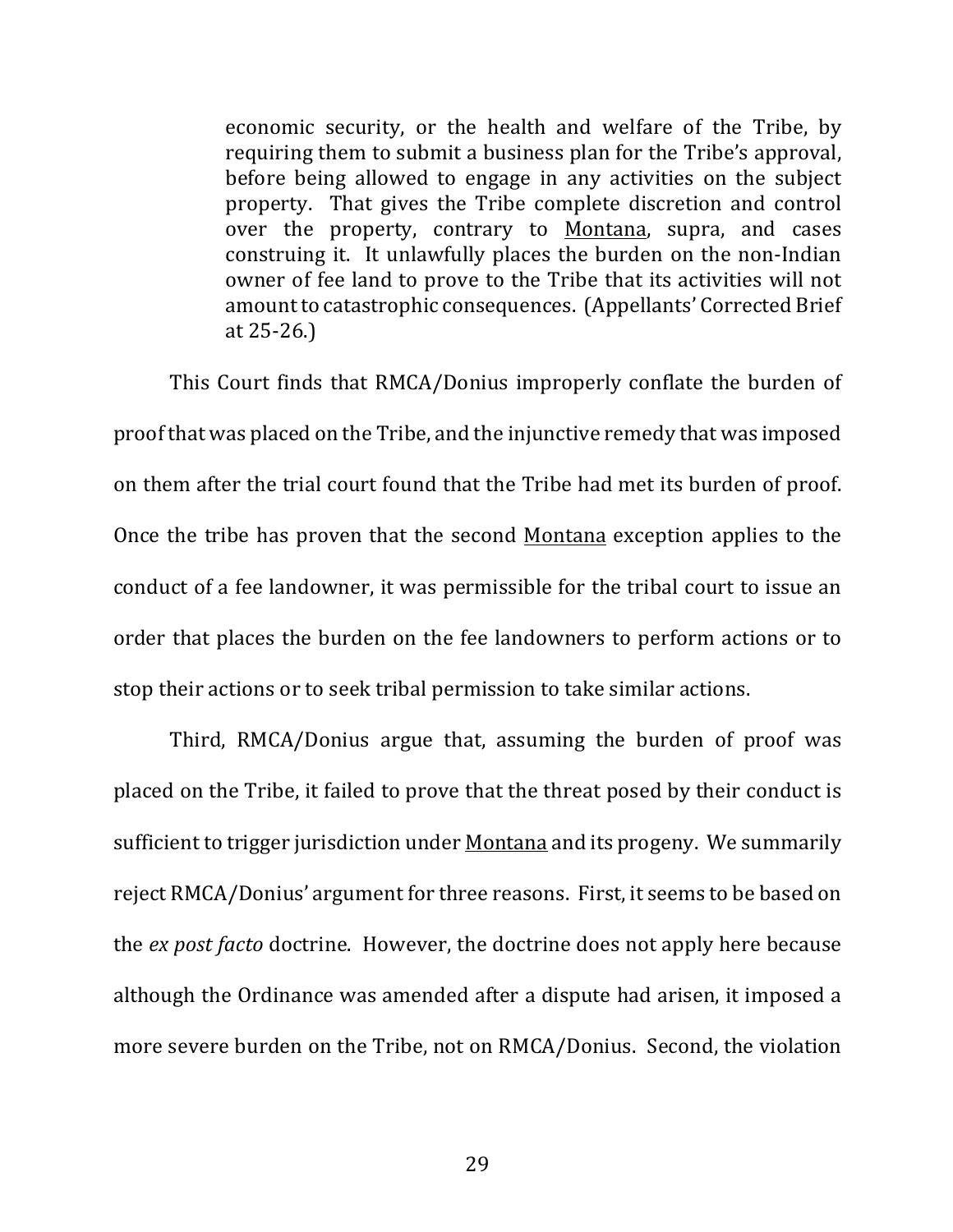notices,<sup>20</sup> pleadings claiming a violation of the Ordinance were filed after the Ordinance had been amended. Finally, the judgment was based on the Ordinance as amended in 2014. Further, the Rincon Tribal Code ties the subject matter jurisdiction of the tribal judiciary to all actions so long as there is "any basis consistent with the inherent sovereignty of the Band, its Articles of Association and laws, and federal law." RINCON TRIBAL CODE § 3.103. Based on the plain language of the Ordinance, the trial court held that the Tribe had proved that it had jurisdiction over RMCA/Donius.

The trigger point for tribal jurisdiction under  $\S$  8.301(b)(4)(B) in this case is the potential for the defendants' activities to create catastrophic consequences that can spread to tribal lands. To review, the trial court found conclusively  $(1)$  that the Appellants failed to maintain their property;  $(2)$  that the Appellants' land constitutes a fire hazard in an area that is unusually threatened by fire; (3) that the Appellants' actions and inactions have contributed to a significant threat to the pristine character of the tribe's water supply; and (4) that the Appellants' assertion of immunity from tribal

<sup>&</sup>lt;sup>20</sup> The Tribe issued new Notices of Violations (NOV) to RMCA/Donius after the  $2014$ amendment. The new notices referred back to earlier notices: "The violations described in this Notice have been previously described in RED Notices dated October 13, 2009 and January 15, 2010, which were served on the property owner of record Mr. Marvin Donius, who has not responded, and dated March 31, 2010, which was served on both RMCA and Mr. Donius, neither of which has responded." (Trial Exh. 161.)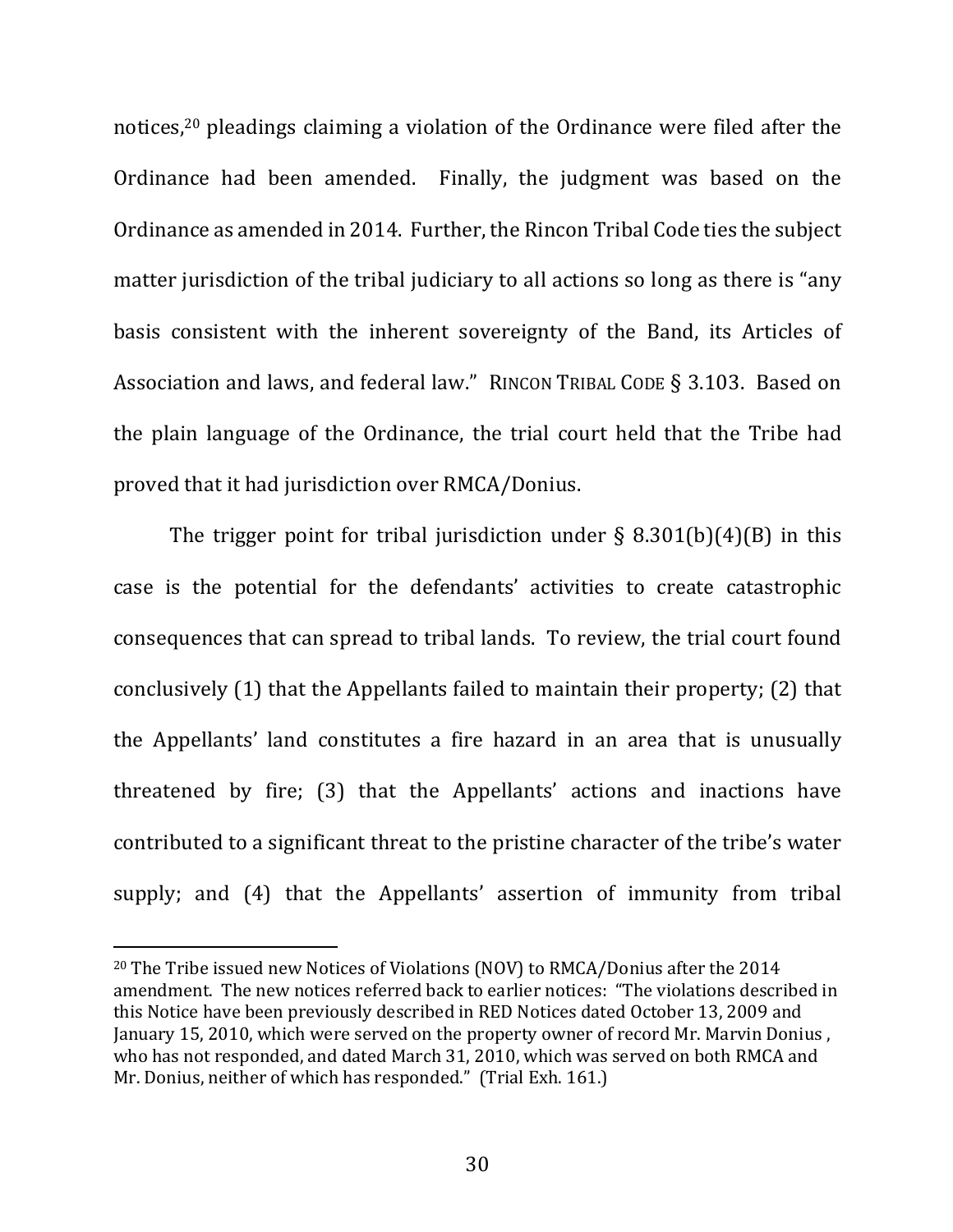jurisdiction, together with local government's demurrer, creates a lawless enclave within the reservation.

We conclude that the Appellants' land use choices on its own property have the potential to create catastrophic impacts on the Rincon Band's lands. We hold that the RMCA/Donius' conduct has long created the potential for catastrophic consequences on the tribe. There are two critical facts that undergird our holding. First, the Tribe is dependent on a single water source, the groundwater underneath both the Tribe's lands and the RMCA/Donius' lands. Second, the Tribe is dependent on a major source of revenue from its gaming operations, which are located across the street from the defendants' property. If either of those resources are threatened with catastrophic harm, then tribal law authorizes the Tribe to assert jurisdiction over the defendants.

Moreover, in support of their attack on tribal jurisdiction, Marvin Donius testified that he believed "he could use the land in any fashion he chose, short of a nuclear waste dump." (Tribal 2007 Order at 9.) Thus, on appeal, RMCA/Donius ask us to disregard the trial court's concern that the RMCA/Donius property was a "lawless enclave." First, they argue that in its judgment the trial court concluded that being a "lawless enclave" gave the Tribe the "right to regulate the property, despite the requirements under Montana." The Court finds that this argument misconstrues the judgment. In the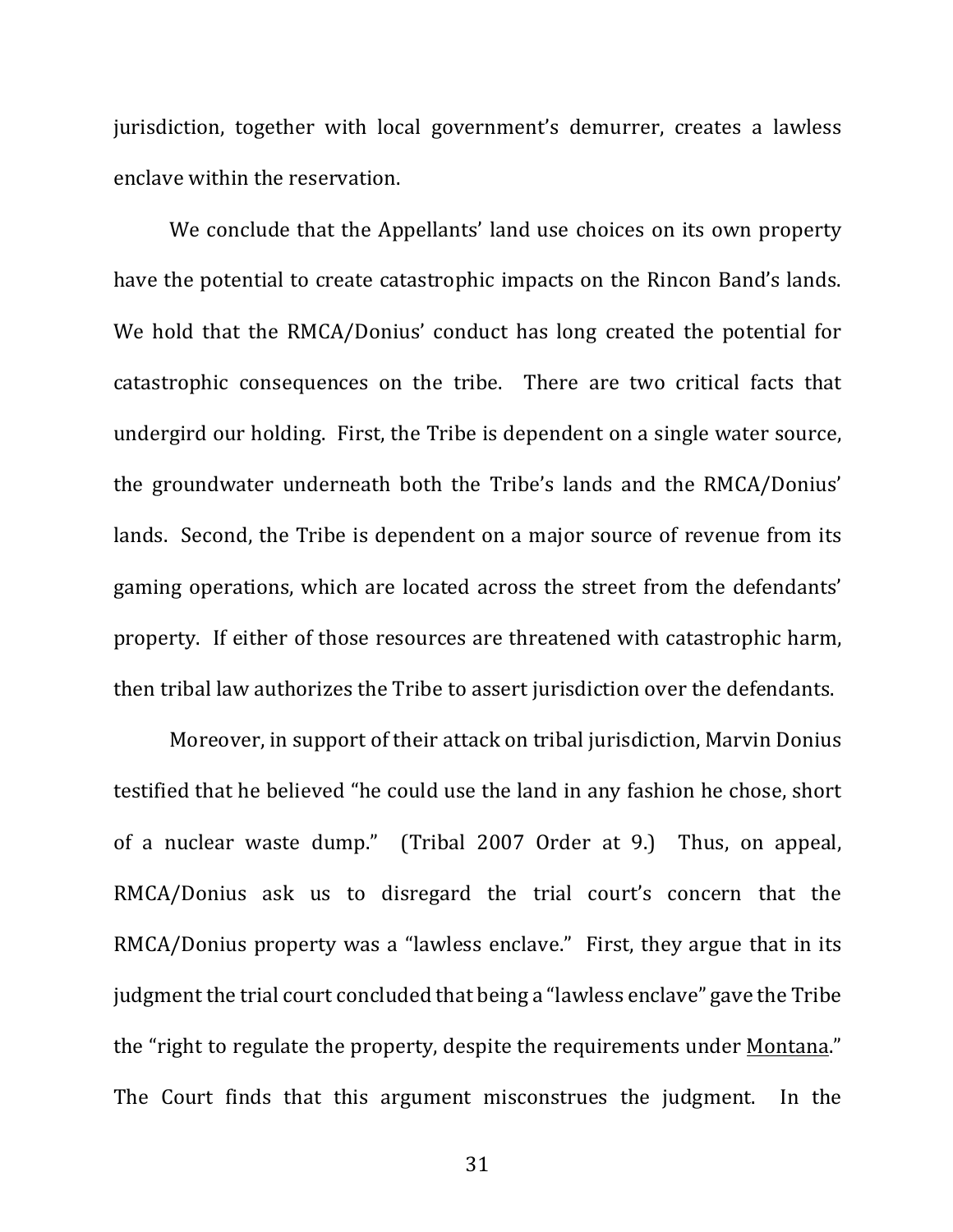judgment, the trial court states that it found the Tribe's efforts "to safeguard any potential damage to the Tribe's economic security, health, welfare, and safety" to be legitimate "in light of the fact that local government shows no interest in zoning, regulating, or exercising any form of regulation dealing with any control over non-Indian owned fee land located on Indian reservations in San Diego County." (Tribal 2007 Order at 5.) Thus, contrary to RMCA/Donius' argument the trial court did not treat the "lawless enclave" character of the property as a basis for tribal jurisdiction despite Montana. Rather, the trial court incorporated RMCA/Donius' conduct on a "lawless enclave" as supporting its Montana analysis.

We also reject RMCA/Donius' argument that, under Montana, the fact that fee land on a reservation is not regulated by local and state governmental bodies is not a permissible basis for the Tribe to assert jurisdiction over their fee land. We acknowledge that there is no discussion in Montana and its progeny about lack of local governmental regulation as a basis for tribal jurisdiction. However, that was not the analysis by the trial court. The lack of local and state health and safety regulation of matters normally falling in the ambit of such regulation is recited by the trial court as evidence that may be considered when deciding whether the circumstances here warrant imposition of tribal jurisdiction.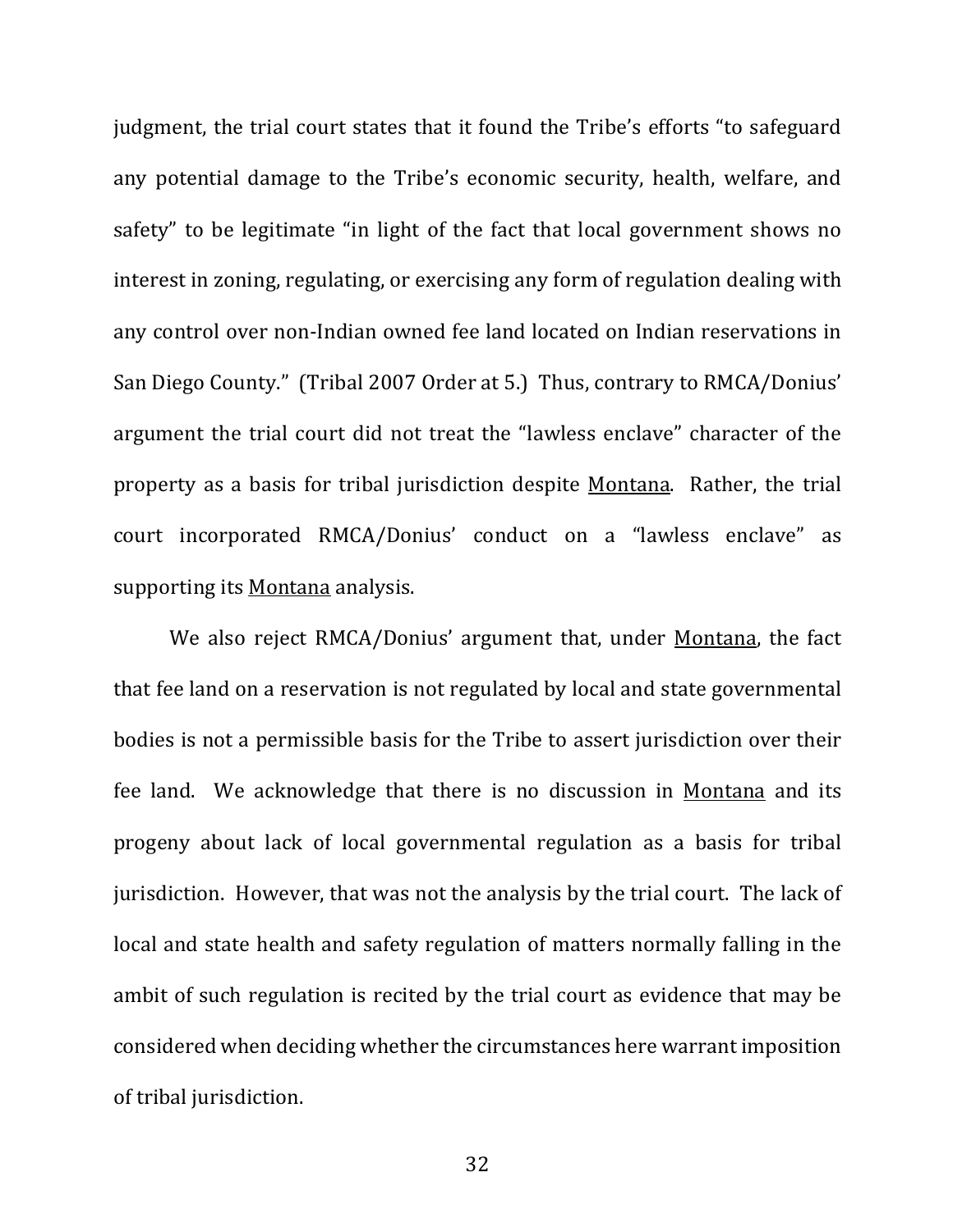In addition, RMCA/Donius attempt to deprive the Tribe of reliance on the symmetry between the "catastrophic consequences" language of its Ordinance and the present articulations of the Montana standard, by arguing that that the Ordinance was "fraudulently altered." (Appellants' Corrected Brief at 33.) As recited in the background, the dispute between RMCA/Donius and the Tribe has lasted for over fifteen years. During that time, the Tribe has promulgated ordinances and amended various versions of ordinances. RMCA/Donius argue that the ordinance under which the Tribe's jurisdiction should be tested is the one in effect before the current version that the Tribe had adopted on August 14, 2012. The 2012 version did not use "catastrophic consequences" as the standard. RMCA/Donius argue that the 2012 version arguably shifted the burden of proof away from the Tribe because it requires a fee landowner to submit a business plan in which the fee owner proves to the Tribe's satisfaction that a proposed use will not threaten tribal health and welfare. The 2014 version of the Ordinance does not require a business plan, but allows one at the discretion of the fee owner. We therefore find that the trial court did not err when it held that, as a matter of law, Appellants' actions and inactions had the potential to impose catastrophic consequences on the tribe. This holding meets the standard established by section  $8.301(b)(4)(B)$  of the Ordinance.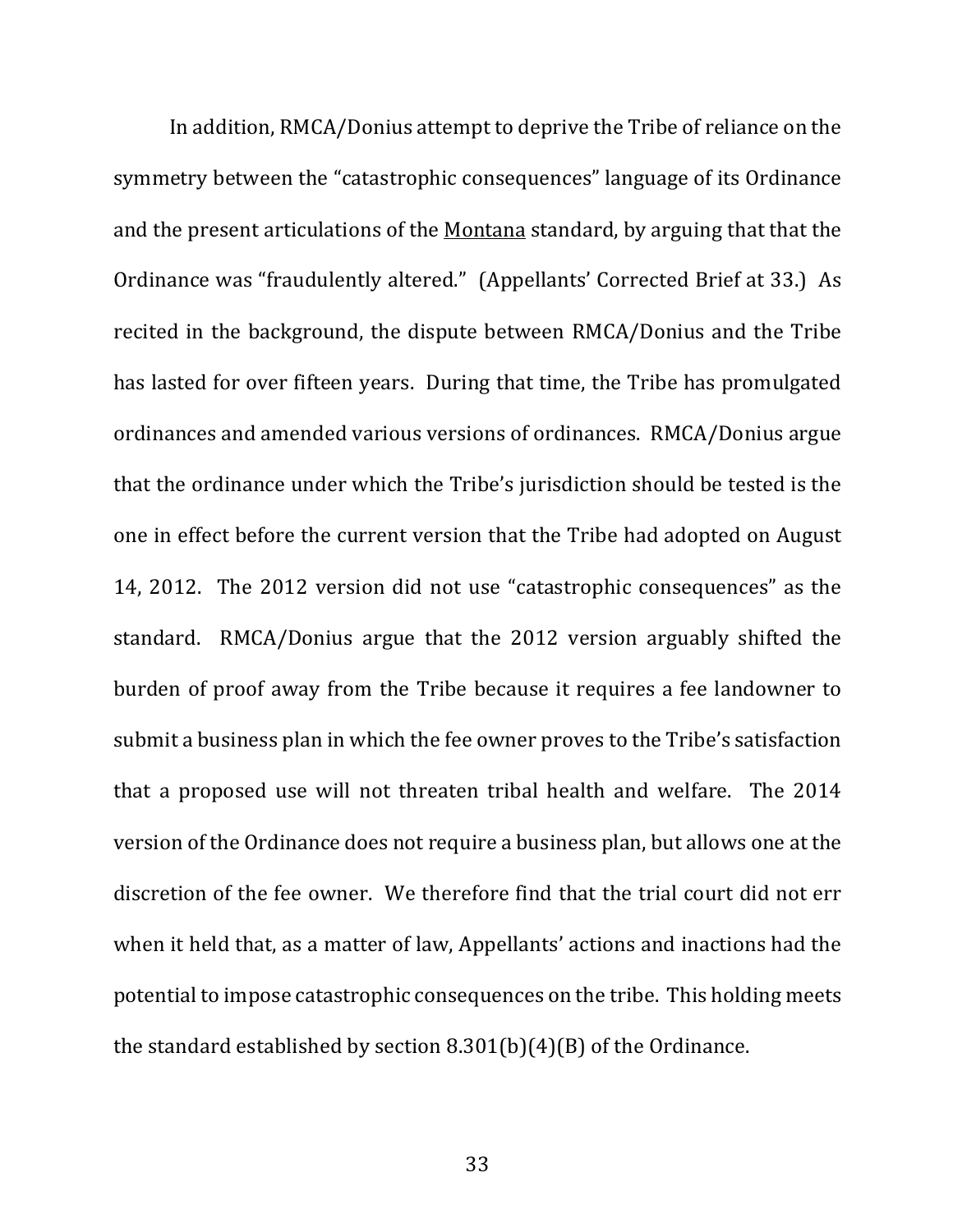Finally, the Court finds that the current case is in equipoise between Evans and FMC. The RMCA/Donius' land use activities are far more consequential than the mere construction of a single-family home at issue in Evans. But RMCA/Donius' activities have not been shown to be as potentially "deadly" as those of the polluter in FMC. However, it is also helpful to review the universe of <u>Montana</u> second exception cases for context. The most relevant cases are those in which nonmembers asserted the privilege of being excepted from tribal jurisdiction while on fee lands surrounded by tribal lands. RMCA/Donius' assertion of the privilege of being excepted from tribal jurisdiction despite potentially leaching contaminants into the tribe's groundwater and creating conditions for extensive fire damage places RMCA/Donius in that category. In each of these cases,  $21$  the ultimate outcome

 $21$  Examples of nonmember conduct similar to RMCA/Donius' include, for example, Wisconsin v. EPA, 266 F.3d 741 (7th Cir. 2001) ("huge zinc-copper sulfide mine"); Burlington N. Santa Fe R.R. Co. v. Assiniboine and Sioux Tribes of Fort Peck Reservation, 323 F.3d 767 (9th Cir. 2003) (railroad operating on reservation right of way that carried hazardous waste and subject to derailments leading to fatalities and toxic spills); State of Montana v. EPA, 137 F.3d 1135 (9th Cir. 1998) ("feedlots, dairies, mine tailings, auto wrecking yards and dumps, construction activities and landfills[;] wastewater treatment facilities, commercial fish ponds and hatcheries, slaughterhouses, hydroelectric facilities and wood processing plants"); City of Albuquerque v. Browner, 97 F.3d 415 (10th Cir. 1996) ("waste treatment facility which dumps into the river"); **BP** America Inc. v. Yerington Paiute Tribe, 2018 WL 6028697 (D. Nev., Nov. 15, 2018) (abandoned copper mine with contaminants that could seep into the ground and surface water on the reservation; settlement with tribe reached leading to federal clean up of mine); St. Isadore Farm LLC v. Coeur d'Alene Tribe of Indians, 2013 WL 4782140 (D. Idaho, Sept. 5, 2013) (alpaca farm with untreated septage that could seep into the groundwater on the reservation).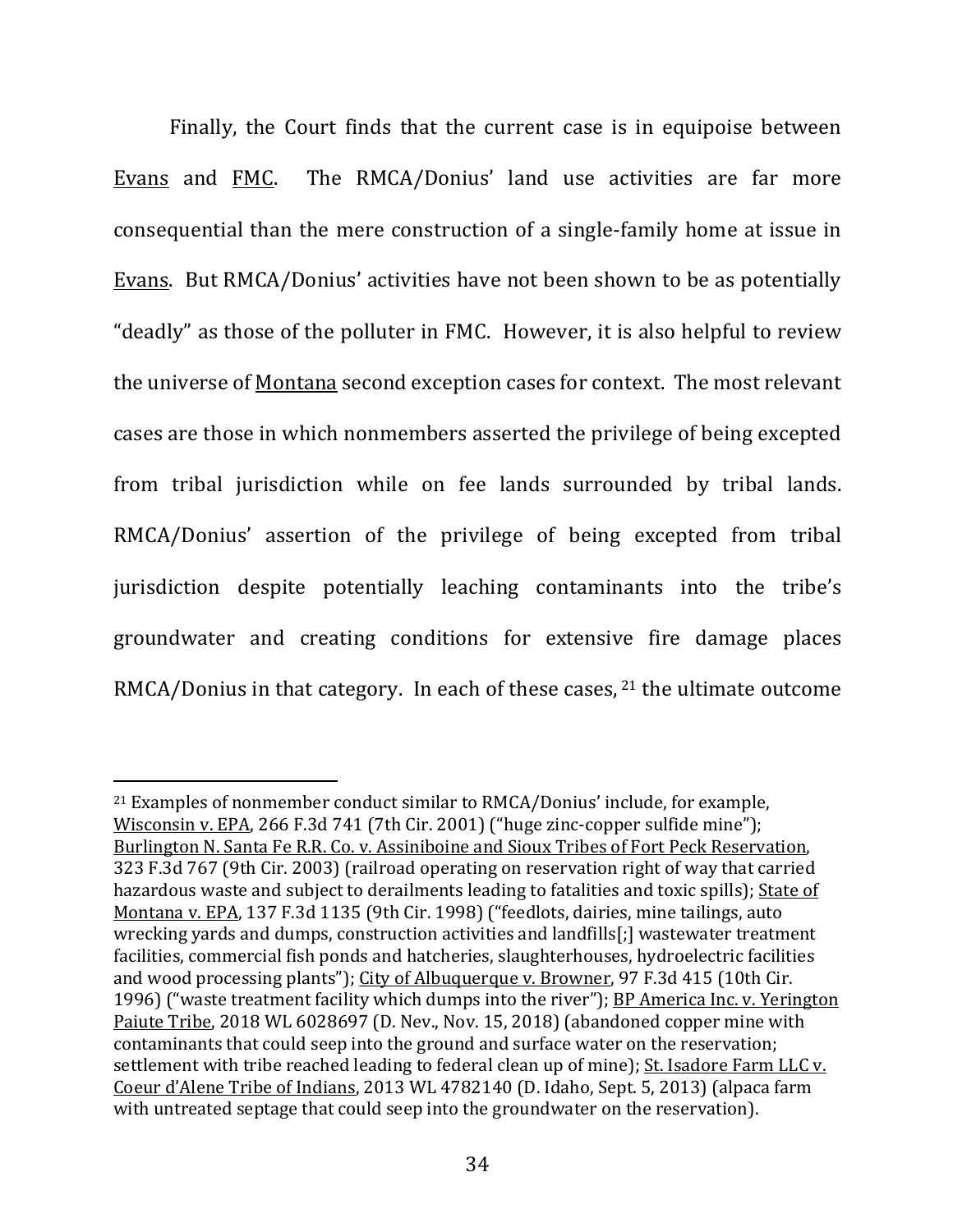of the dispute between the tribe and nonmembers resulted in court decisions or settlements favoring the tribal interests.

Here, RMCA/Donius' own admissions about the facts in their brief demonstrates the potential catastrophic impacts of their conduct. RMCA/Donius concede that after a massive wildfire on the reservation and beyond in 2007, "fire-damaged debris was left on the property from October 2007 until August 2008. . . . The risk-impact debris left on the subject property included ash-debris, petroleum, and ash metal." (Appellants' Brief at 12.) RMCA/Donius also concede that in 2011 "the Tribe's expert engineers found a low-level diesel and motor oil plume extending from off the subject property." Id. In addition, RMCA/Donius concede that in 2015, the Tribe discovered that RMCA/Donius had engaged in unpermitted activities, including "constructing mobile homes, fabricating or refurbishing wooden pallets, parking commercial trucks on the property, parking refrigeration-style trailers on the property, allowing people to live in mobile homes on the property and parking motor vehicles on the property." Id. at 14. Finally, RMCA/Donius have conceded that each of these activities is a potential threat, but rest their defense on the claim that none of these activities have actually harmed the Tribe. However, under Montana, actual harm is not the trigger for tribal jurisdiction, potential harm is. Thus, we do not find RMCA/Donius' defense credible, or consistent with the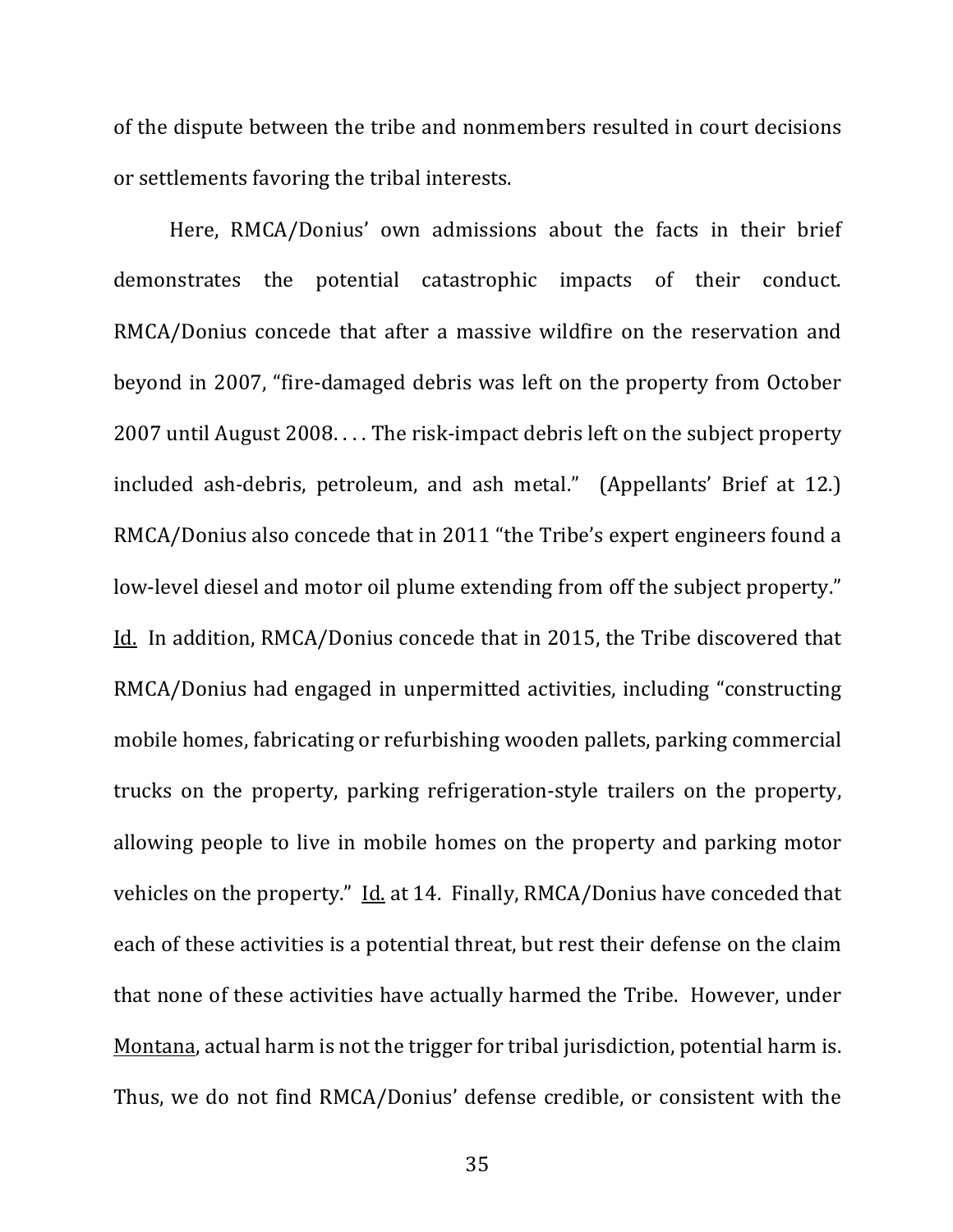law. In short, RMCA/Donius demand this Court to grant them immunity from tribal jurisdiction. Given the long and detailed history of potential catastrophe narrowly avoided over the years, Appellants' arguments must be rejected.

### **B. Remedies**

After phase one, the trial court concluded that there was a basis under the second Montana exception for the Tribe to enforce its environmental protection Ordinance over RMCA/Donius. During the second phase, the trial court reviewed and affirmed jurisdiction and took evidence on what relief should be awarded based on the present conditions on RMCA/Donius' land. The trial court imposed the following injunctive remedies:

- 1. In order to proceed with any development or further use of the property RMCA/Donius shall provide the Tribe with a business plan acceptable per the standard of the REEO.
- 2. Both parties shall make a good faith effort to work together to develop this business plan. Per any business plan RMCA/Donius shall provide Rincon access to the property allowing professional experts to conduct any necessary, water, and surface conditions of the property and any impact the business plan may have on the Tribes economic safety, health, and general welfare.
- 3. If factually any assessment by these experts concludes any contamination is present and further inspection and analysis are required, RMCA/Donius shall bear all related reasonable expenses.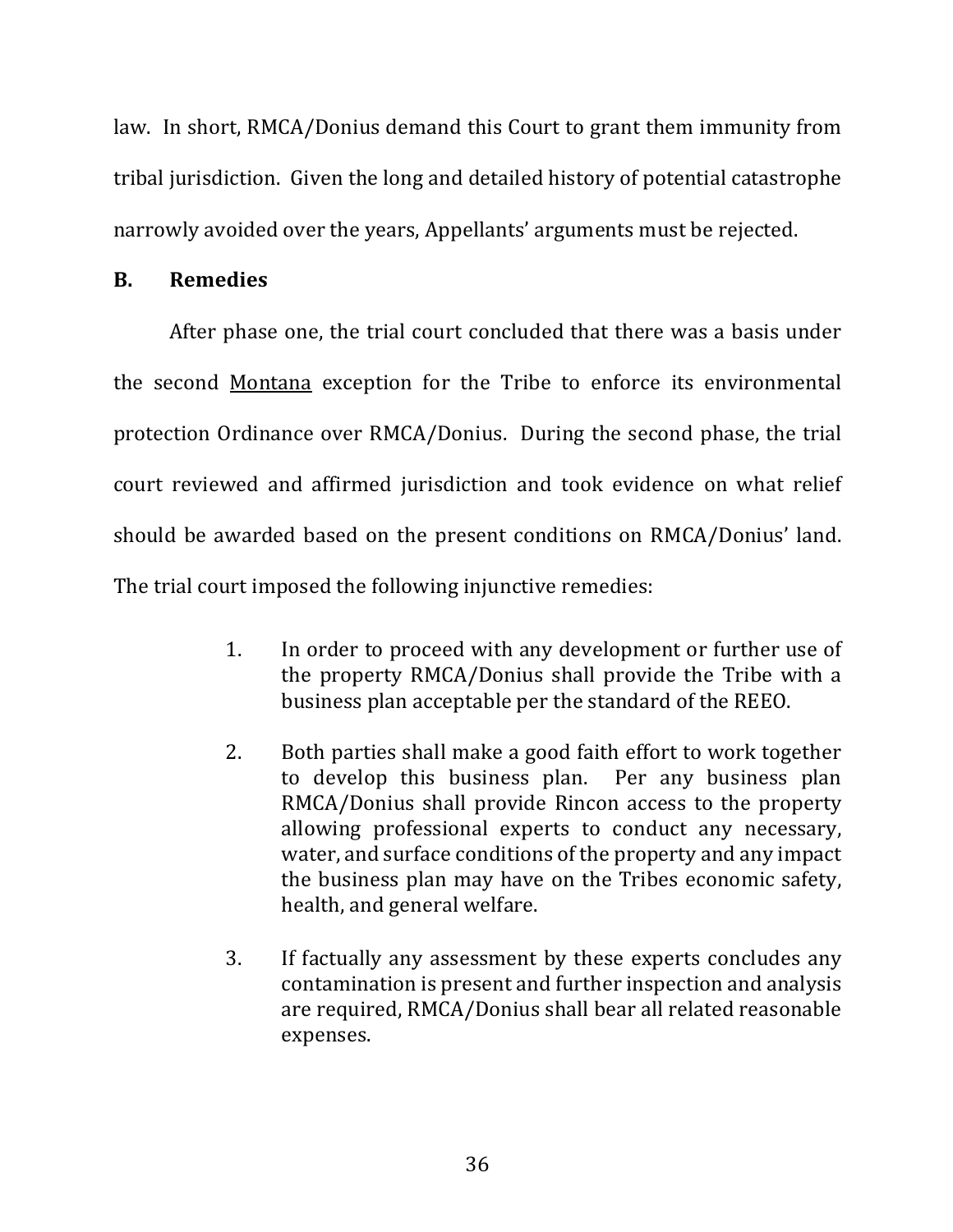- 4. If any "clean up" of the property is required the RED shall set a plan in place subject to the Court's approval and again if required RMCA/Donius shall bear all costs.
- 5. As a point of clarity RMCA/Donius shall not conduct any activity on the property without an approved business plan being in place and approved. This includes all commercial, residential, or any type of personal or business activity. However, RMCA/Donius may remove existing items from the property.
- 6. Should RMCA/Donius violate any provisions of the order or is not in compliance with an approved business plan they shall be subject to the  $$2,000$  (two thousand dollar) a day fine payable to the Rincon Tribe. Said fines shall remain in place until said violation is cured.
- 7. With a 24 hour notice to RMCA/Donius, Rincon or its representative experts or RED representatives shall be allowed access to the property.

In addition, the trial court reserved ruling on an award of "cost" to the Tribe.

RMCA/Donius challenge the injunctive relief based on conflict in the testimony between the Tribe's lay and expert witnesses and those called by RMCA/Donius. We review a trial court's ruling on applications for injunctive relief for abuse of discretion. See Weinberger v. Romero-Barcelo, 456 U.S. 305, 311-313 (1982). A trial court abuses its discretion when it acts without reference to any guiding rules or principles.  $\underline{U.S. v. Hinkson}$ , 585 F.3d 1247, 1263 (9th Cir. 2009) ("[W]e will affirm a district court's factual finding unless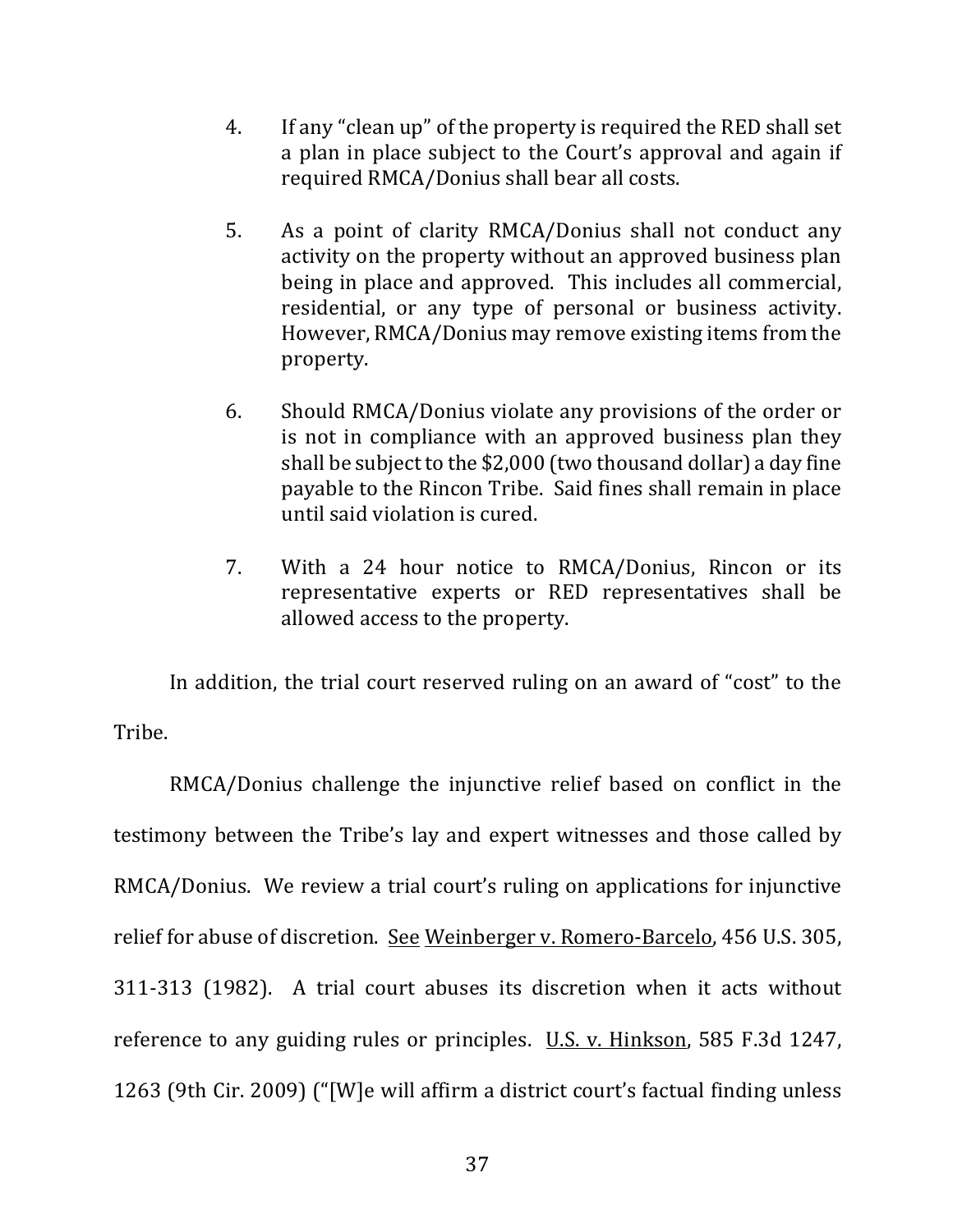that finding is illogical, implausible, or without support in inferences that may be drawn from the record.") If some evidence appears in the record that reasonably supports the trial court's decision there is no abuse of discretion. Id. Thus, a trial court does not abuse its discretion when an order is supported by some evidence even if there is conflicting evidence. Harman v. Apfel, 211 F. 3d 1172, 1175 (9th Cir. 2000).

An award of injunctive relief must be based on a finding that the party awarded injunctive relief satisfied a four-factor test: "(1) that it has suffered an irreparable injury;  $(2)$  that remedies available at law, such as monetary damages, are inadequate to compensate for that injury; (3) that, considering the balance of hardships between the plaintiff and defendant, a remedy in equity is warranted; and (4) that the public interest would not be disserved by a permanent injunction." N. Cheyenne Tribe v. Norton, 503 F.3d 836, 843 (9th Cir. 2007) (quoting Ebay Inc. v. Mercexchange, LLC, 547 U.S. 388 (2006)).

An irreparable injury occurs when the injury is of such a nature that the injured party cannot be adequately compensated by damages or the damages cannot be measured by any certain pecuniary standard. Herb Reed Enter, LLC v. Florida Ent. Mgmt., Inc., 736 F.3d 1239, 1249 (9th Cir. 2013). A party has no adequate remedy at law when damages are incapable of calculation or the party to be enjoined is incapable of responding in damages. Cottonwood Envtl. Law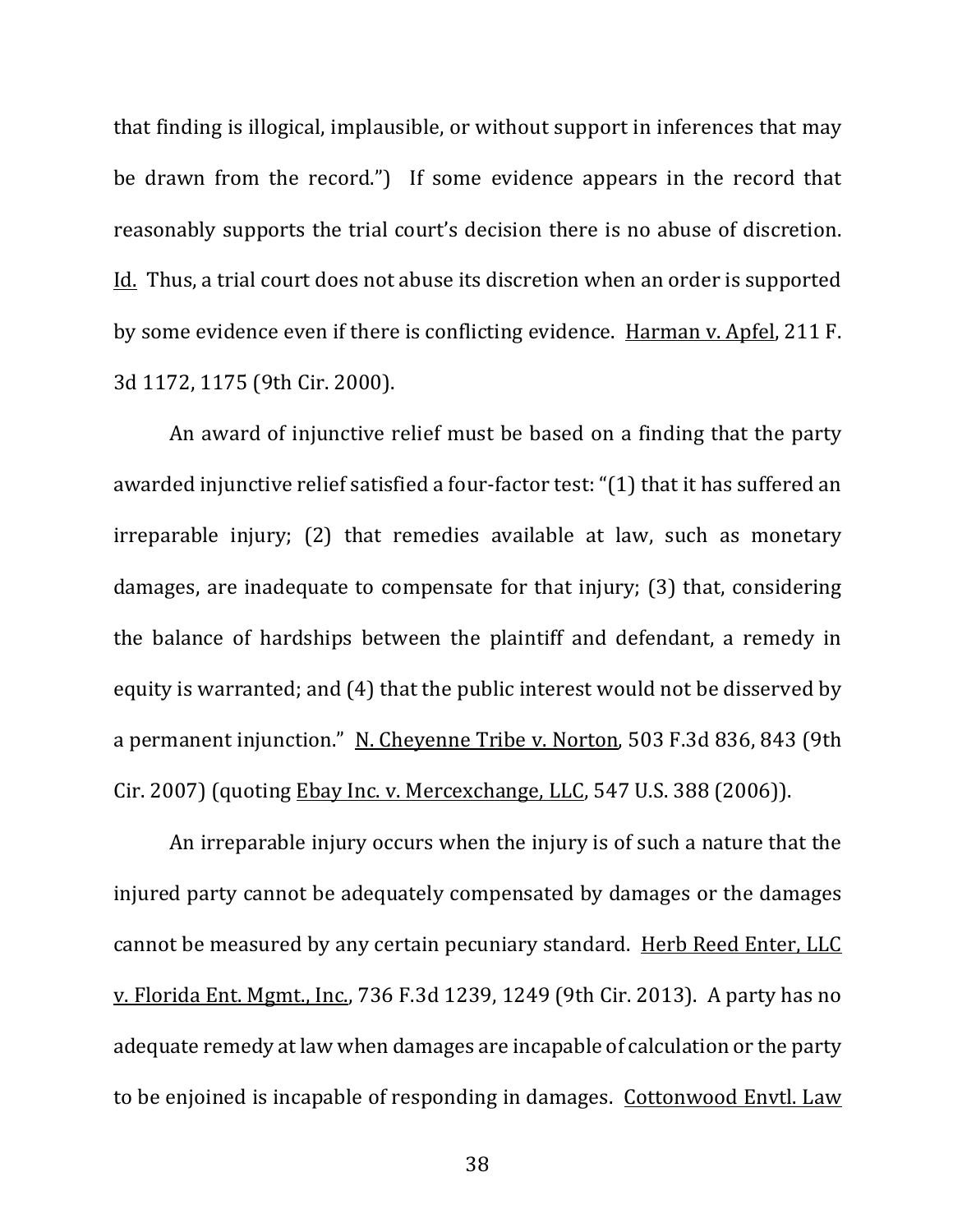Ctr. v. U.S. Forest Serv., 789 F.3d 1075, 1090 (9th Cir. 2015); Johnson v. Couturier, 572 F.3d 1067, 1081 (9th Cir. 2009) (Irreparable harm prong satisfied where the plaintiffs showed that it was likely that the defendants would not have the resources to satisfy a judgment in the plaintiffs' favor).

The showing that a tribe must make to establish jurisdiction under the second Montana exception also satisfies the showing that it must make to be entitled to injunctive relief. Conduct that places a tribe under the potential for harm to its political integrity, economic security and health or welfare under Montana, constitutes irreparable injury under the principles of equity. Potential harm to political integrity, economic security, health and welfare are each a type of potential harm for which there is no adequate or certain pecuniary standard for compensatory damages. When weighted against one another, in the face of a potential for catastrophic consequences to the tribe caused by a fee owner's conduct, equity gives greater weight to requiring the fee owner to comply with a tribe's health and safety regulations than it does to a fee owner's freedom from tribal regulation. With respect to public interest, environmental preservation is in the public interest. See Earth Island Inst. v. U.S. Forest Serv., 351 F.3d 1291, 1308 (9th Cir. 2003); Kootenai Tribe of Idaho v. Veneman, 313 F.3d 1094 (9th Cir. 2002).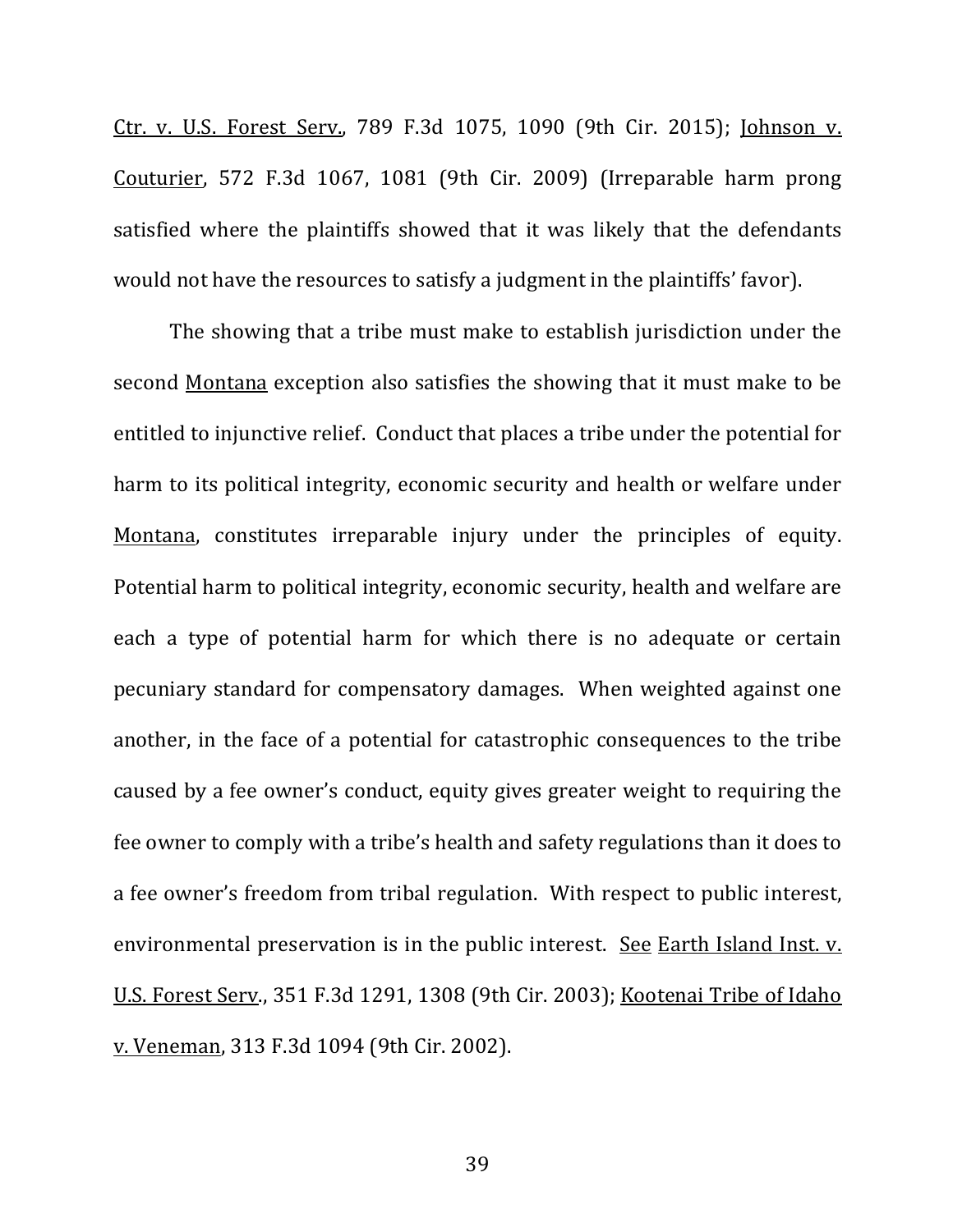Based on evidence of lack of maintenance of the land by RMCA/Donius, rendering it susceptible to wildfires and to groundwater contamination, and a lack of regulation by local and state government, the trial court did not abuse its discretion in concluding that RMCA/Donius' conduct has the potential to impose catastrophic consequences upon the political integrity, economic security and health and welfare of the Tribe, making it appropriate to grant injunctive relief. It is the essence of equity jurisdiction that a court is only empowered to grant relief no broader than necessary to cure the effects of the harm caused by the violation. The Forschner Grp., Inc. v. Arrow Trading Co., 124  $F.3d$  402, 406 (2d Cir. 1997). We find that the scope of the injunction exceeds the amount of restraint necessary to protect the Tribe from the potential harm presented by RMCA/Donius' conduct. Therefore, we reverse, in part, and remand the case to the trial court to mold the protuberances of the injunction to the hollows of the potential harm.

We cite three examples as guidance. First, the injunction prohibits RMCA/Donius from "any development or further use of the property" until they provide the Tribe with a business plan acceptable per the standard of the REEO. There was no evidence that all of RMCA/Donius' development or use threatened catastrophic consequences. An injunction is overbroad when it seeks to restrain a party from engaging in legal conduct. Lineback v. Spurlino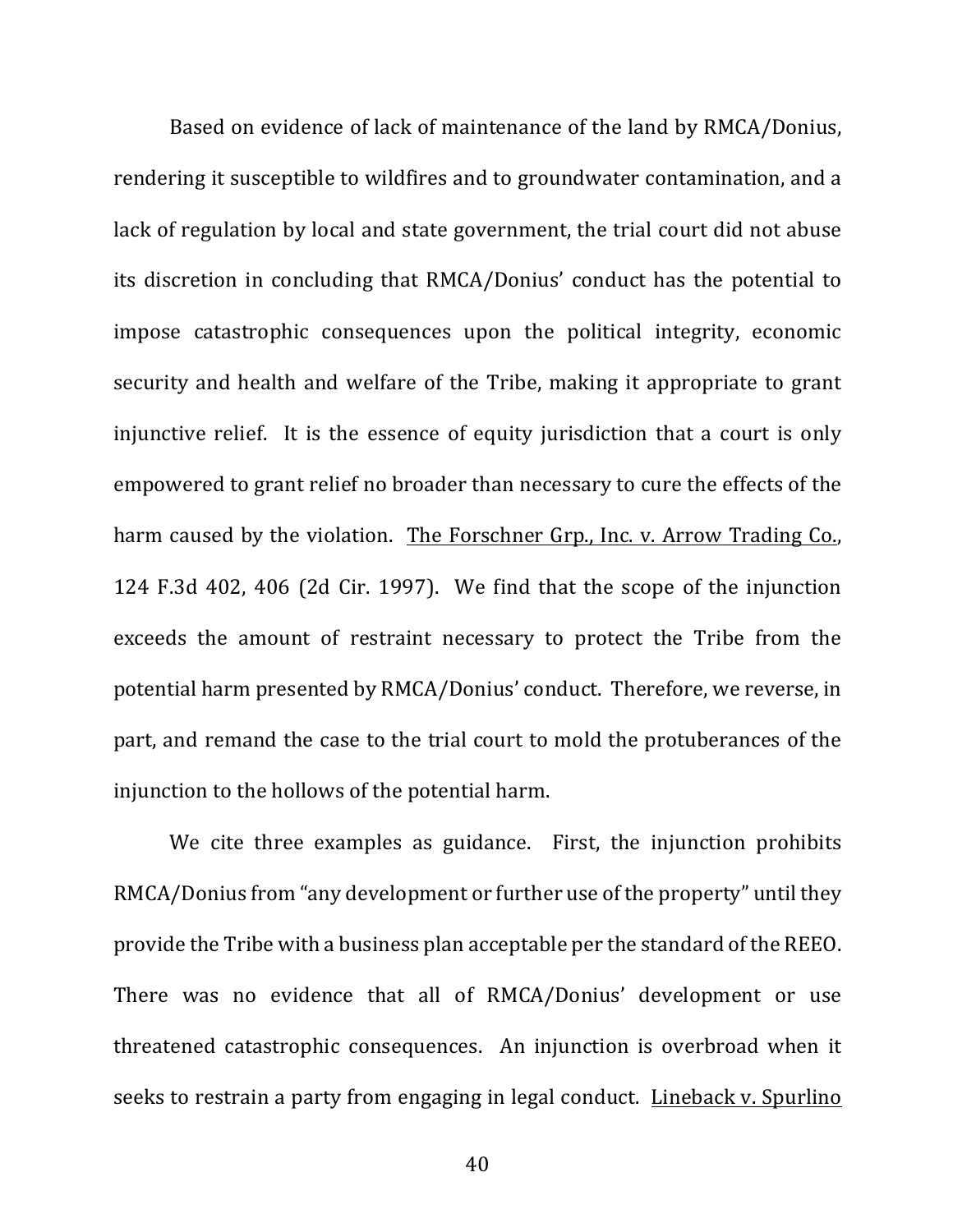Materials, LLC, 546 F. 3d 491, 504 (7th Cir. 2008). Thus, an injunction against all development or use of the land is overbroad.

Second, RMCA/Donius are enjoined to cease all activity on the property until they have provided the Tribe with a business plan acceptable to the Tribe. This business plan requirement is perhaps drawn from an earlier version of the Ordinance. Since the threat is grown out of actions or inactions that pose a fire hazard, groundwater contamination, and health and safety conduct that would otherwise be regulated by state and local governmental agencies, the injunction should speak to those concerns. In addition, we instruct the trial court to consider whether there is any basis under the Ordinance for the Tribe to give instructions to SDG&E with respect to the RMCA/Donius property.<sup>22</sup>

Finally, with respect to the twenty-four hours' notice requirement, RMCA/Donius are enjoined to provide the Tribe with access to their property to permit the Tribe to conduct professional inspections of water and surface conditions. The injunction does not address the frequency of unilaterally

<sup>&</sup>lt;sup>22</sup> On April 1, 2008, the Tribe notified San Diego Gas & Electric not proceed with reconnecting power to the RMCA/Donius property.  $(See$  Phase Two Trial Ex. 39.) The present status of utilities, particularly of electrical power to the property is unclear to this Court. The Court understands that RMCA v. Mazzetti, Case No. 09-CV-2330-WQH-JLB (S.D. Cal.) is stayed pending exhaustion in this case. In the interest of judicial economy, in its reconsideration of the injunction, the trial court is directed to determine if electrical power is not connected at the direction of the Tribe, and if so, whether the second Montana exception empowers the Tribe to direct SDG&E to not reconnect power to the property under circumstances that meet with the approval and standards of SDG&E.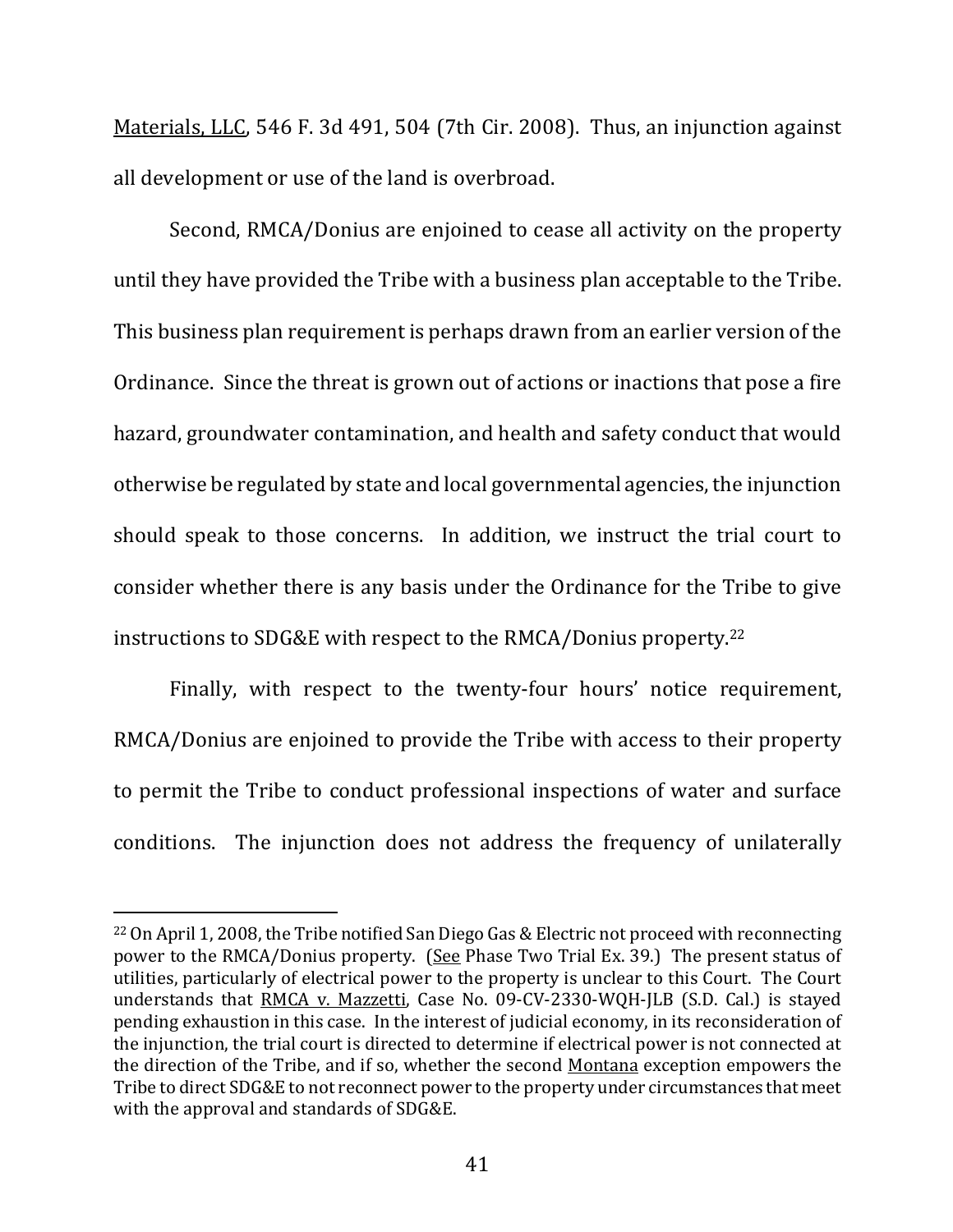initiated tribal inspections. The Ordinance does not provide the Tribe with the unilateral right to enter and inspection. Conceivably, inspections could be sought from the tribal court as a form of emergency relief. That would provide a landowner with a forum to challenge a requested inspection.

#### **VI. CONCLUSION**

The Court finds that the Tribe's 2014 Ordinance meets the second Montana exception. Thus, the Court regards an injunction that follows the Ordinance more favorably than one that orders RMCA/Donius to do things that deviate from the procedures set forth in the Ordinance.

In reversing the injunction, we order the trial court to vacate any order finding RMCA/Donius in contempt based on noncompliance with the injunction and to vacate any fine imposed on RMCA/Donius pursuant to the injunction.

We vacate the 2009 default judgment that was entered under the version of the Ordinance that did not comport with the Montana standard. We vacate our order requiring Appellants to post a bond to stay enforcement of the judgment *nunc pro tunc* and purge Appellants of all citations of contempt by the trial court for conduct that took place while this appeal was pending.

/ //

42